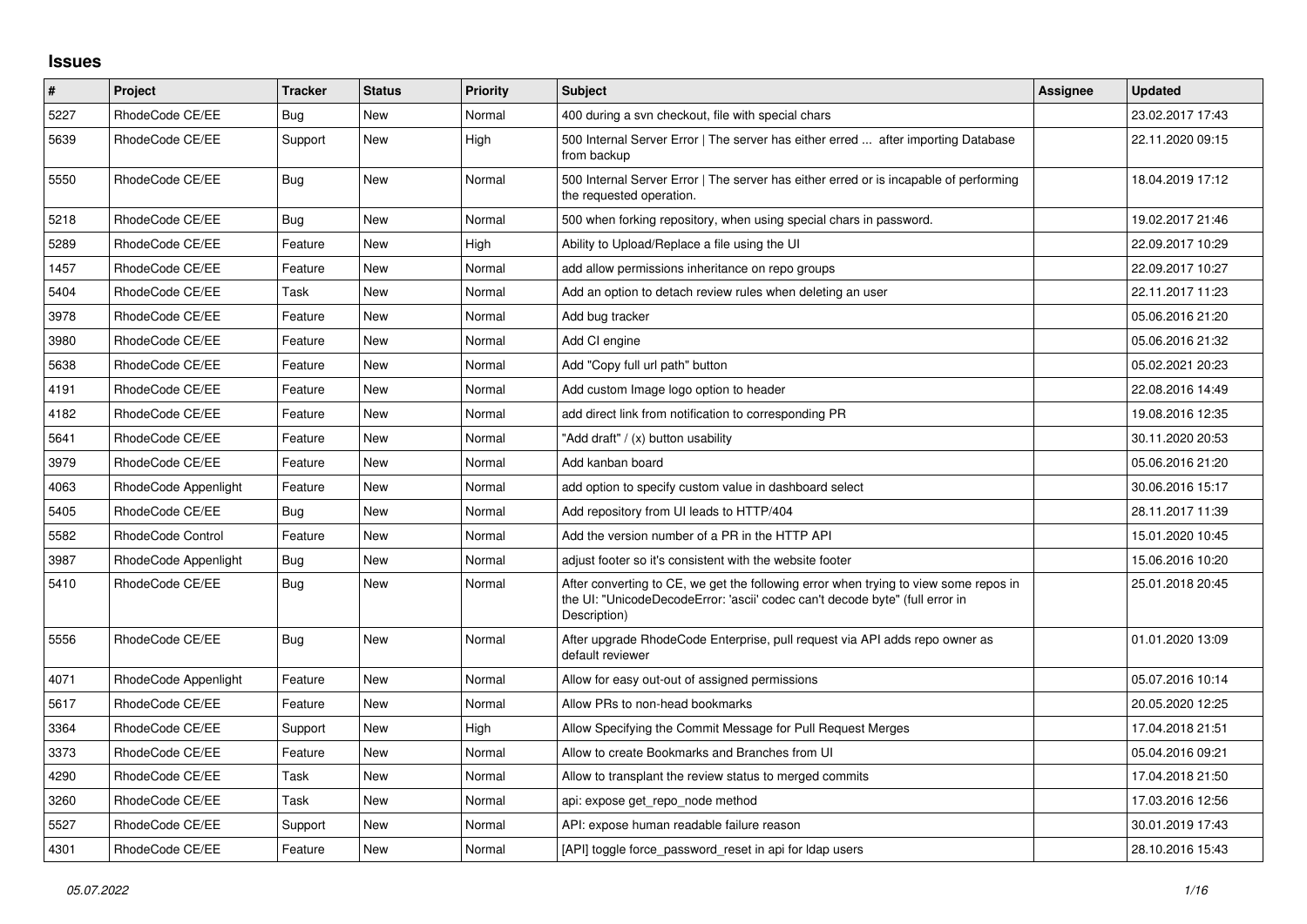| $\vert$ # | Project              | <b>Tracker</b> | <b>Status</b> | <b>Priority</b> | <b>Subject</b>                                                                               | Assignee            | <b>Updated</b>   |
|-----------|----------------------|----------------|---------------|-----------------|----------------------------------------------------------------------------------------------|---------------------|------------------|
| 3093      | Documentation        | Task           | New           | Normal          | [API] - update hg/git update pr API. Auto updates PR on push                                 | <b>Brian Butler</b> | 01.07.2016 14:15 |
| 4017      | RhodeCode Appenlight | Feature        | New           | Low             | application logos need help                                                                  |                     | 14.06.2016 11:52 |
| 5510      | RhodeCode CE/EE      | Bug            | New           | High            | AssertionError: unexpected parameters: user agent & hook type                                |                     | 31.07.2021 11:14 |
| 3334      | RhodeCode CE/EE      | <b>Bug</b>     | New           | Normal          | Attempt to edit .coveragerc through the online file editor                                   |                     | 17.03.2016 13:49 |
| 3362      | RhodeCode CE/EE      | Task           | New           | Normal          | auth-plugins, indicate visually that plugin is turned on but NOT enabled                     |                     | 22.03.2016 19:03 |
| 4062      | RhodeCode Appenlight | Feature        | New           | Normal          | A way to see browser breakdown for an error                                                  |                     | 30.06.2016 15:16 |
| 4252      | RhodeCode CE/EE      | Support        | New           | Normal          | Backup & Recovery                                                                            |                     | 07.10.2016 19:47 |
| 4272      | RhodeCode CE/EE      | Feature        | New           | Normal          | Better SPAM protection                                                                       |                     | 12.10.2016 11:14 |
| 5342      | RhodeCode Appenlight | Bug            | New           | Low             | Broken link [Applications Modify application]                                                |                     | 21.06.2017 21:21 |
| 2882      | RhodeCode CE/EE      | Feature        | New           | Normal          | Bulk comment submit                                                                          |                     | 17.03.2016 17:50 |
| 2944      | RhodeCode CE/EE      | Task           | New           | Normal          | Bump gunicorn to 19.4 version                                                                |                     | 17.03.2016 12:58 |
| 5504      | RhodeCode CE/EE      | Feature        | New           | Normal          | Buttons to copy commit hash and to expand the commit message in the repo<br>summary view     |                     | 26.10.2018 00:59 |
| 5524      | RhodeCode CE/EE      | Bug            | New           | High            | Cannot log into RhodeCode anymore                                                            |                     | 15.01.2019 17:08 |
| 4163      | RhodeCode CE/EE      | Task           | New           | Normal          | [ce, ee] celery refactor + upgrade                                                           |                     | 15.08.2016 12:32 |
| 4289      | RhodeCode CE/EE      | Task           | New           | Low             | [ce, ee] clean up pygments lexer functions + handling                                        | Daniel D            | 21.10.2016 14:44 |
| 4147      | RhodeCode CE/EE      | Task           | New           | Normal          | [ce, ee, docs] Events documentation                                                          | Daniel D            | 15.08.2016 12:33 |
| 4197      | RhodeCode CE/EE      | Task           | New           | Normal          | [ce, ee] get list of users with their permissions to a repository                            | Daniel D            | 22.09.2017 10:30 |
| 4040      | RhodeCode CE/EE      | Bug            | New           | Low             | [ce, ee] logout when logged out causes 403 Cross-site request forgery detected               |                     | 23.06.2016 13:40 |
| 4232      | RhodeCode CE/EE      | Feature        | New           | Normal          | [ce, ee, pr, compare] redo diffs, support side by side diffs, html diffs                     | Daniel D            | 25.10.2016 15:40 |
| 4179      | RhodeCode CE/EE      | Task           | New           | Normal          | [ce, ee] refine perms summary list                                                           | Daniel D            | 14.09.2016 12:09 |
| 4208      | RhodeCode CE/EE      | <b>Bug</b>     | New           | Normal          | [ce, ee] test errors get hidden by error page                                                | Daniel D            | 14.09.2016 12:00 |
| 4154      | RhodeCode CE/EE      | <b>Bug</b>     | New           | Low             | [ce, ee] user register via github captcha                                                    |                     | 05.08.2016 22:51 |
| 4256      | RhodeCode CE/EE      | Bug            | New           | Normal          | [ce, ee, ux] Source code highlight colors conflict with red/green inserted/deleted<br>blocks | Daniel D            | 03.10.2016 05:00 |
| 4246      | RhodeCode CE/EE      | Task           | New           | Normal          | [ce, ee, vcs, git] add tests for annotated git tags                                          | Daniel D            | 13.02.2018 18:03 |
| 3963      | RhodeCode CE/EE      | <b>Bug</b>     | New           | Normal          | [ce] Getting a newly added repo via remap/rescan via api gives no data                       |                     | 27.05.2016 05:02 |
| 4120      | RhodeCode CE/EE      | Task           | New           | Normal          | [ce] replace get repo nodes api                                                              | Daniel D            | 17.04.2018 21:49 |
| 3956      | RhodeCode CE/EE      | <b>Bug</b>     | New           | Normal          | [ce] - svn commit with all 'None' properties (author, message, etc.)                         |                     | 23.05.2016 17:22 |
| 5600      | RhodeCode CE/EE      | Feature        | New           | Normal          | Change default repository landing page                                                       |                     | 27.01.2021 01:04 |
| 5631      | RhodeCode CE/EE      | Feature        | New           | Normal          | Change target of PR                                                                          |                     | 31.07.2020 17:05 |
| 5468      | RhodeCode CE/EE      | Support        | New           | Normal          | Check logic for updating last commit for repository groups                                   |                     | 30.08.2018 09:47 |
| 5637      | RhodeCode CE/EE      | Feature        | New           | Normal          | Clone URL templates - add per repository/namespace                                           |                     | 29.10.2020 09:38 |
| 5654      | RhodeCode CE/EE      | <b>Bug</b>     | New           | Normal          | Comment formatting broken when containing @ in a code block                                  |                     | 24.02.2021 12:10 |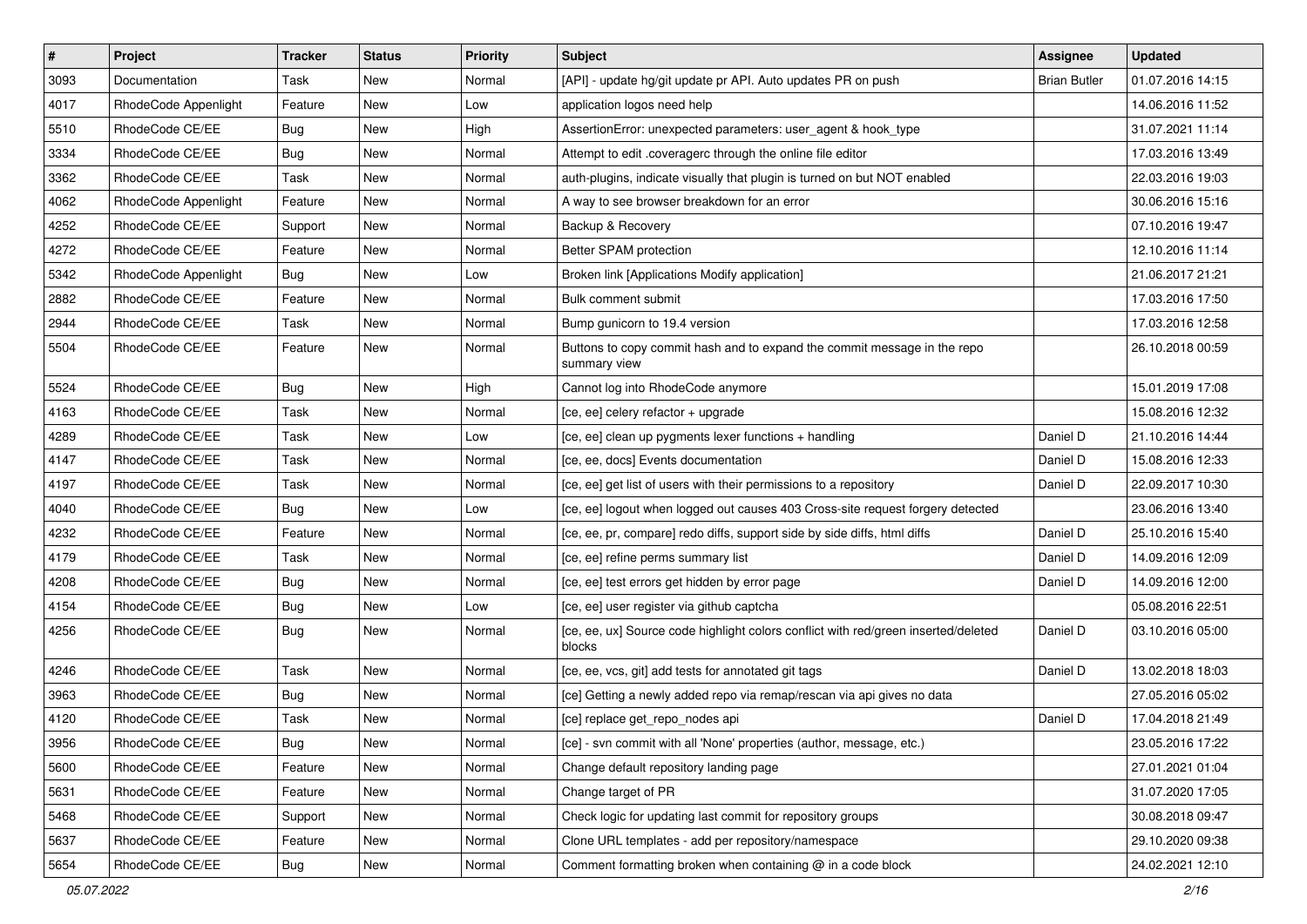| $\pmb{\#}$ | Project              | <b>Tracker</b> | <b>Status</b> | <b>Priority</b> | <b>Subject</b>                                                                                                     | <b>Assignee</b>              | <b>Updated</b>   |
|------------|----------------------|----------------|---------------|-----------------|--------------------------------------------------------------------------------------------------------------------|------------------------------|------------------|
| 148        | RhodeCode CE/EE      | Feature        | New           | Normal          | [comments] Add per file and multiline comments in a changeset                                                      |                              | 25.05.2016 10:20 |
| 5273       | RhodeCode CE/EE      | Feature        | <b>New</b>    | Normal          | Comment status                                                                                                     |                              | 07.04.2017 13:10 |
| 5270       | RhodeCode CE/EE      | Task           | New           | Normal          | Comments updates                                                                                                   | Bartłomiej<br>Wołyńczyk      | 17.04.2018 21:51 |
| 5371       | RhodeCode CE/EE      | Bug            | <b>New</b>    | Normal          | Comment times in Pull Requests are off by 1 day                                                                    |                              | 10.04.2018 15:11 |
| 4222       | RhodeCode CE/EE      | Feature        | New           | Normal          | Configurable detection of READMEs                                                                                  |                              | 09.09.2016 10:05 |
| 5612       | RhodeCode CE/EE      | Bug            | New           | Low             | CPU cores getting maxed out by VCSServer on Repository Size request                                                |                              | 03.10.2021 23:25 |
| 4064       | RhodeCode Appenlight | Feature        | New           | Normal          | Create a multiple action feature for Reports and Logs lists                                                        |                              | 30.06.2016 15:18 |
| 5462       | RhodeCode CE/EE      | Bug            | New           | Normal          | create_repo api fails with celery enabled                                                                          |                              | 10.07.2018 17:49 |
| 3333       | RhodeCode Tools      | Task           | <b>New</b>    | Normal          | Create rhodecode-tools backup command for backup of RhodeCode Enterprise                                           |                              | 17.03.2016 12:43 |
| 5496       | RhodeCode CE/EE      | Support        | New           | Normal          | database migration 4.11.6 mysql to 4.12.4 postgres                                                                 |                              | 27.08.2018 21:17 |
| 5679       | RhodeCode CE/EE      | Bug            | New           | Normal          | Data directory continues to grow until it fills disk partition                                                     |                              | 25.04.2022 11:42 |
| 3440       | RhodeCode CE/EE      | Feature        | New           | Normal          | [design, ux] mock-up user interface for adding a branch/bookmark                                                   |                              | 05.04.2016 09:21 |
| 5629       | RhodeCode CE/EE      | Bug            | New           | Normal          | Diff truncated on small files                                                                                      |                              | 21.07.2020 08:58 |
| 4669       | RhodeCode CE/EE      | Task           | New           | Normal          | disable pytest sugar on nix-build                                                                                  |                              | 01.12.2016 12:52 |
| 5529       | Documentation        | Support        | New           | Normal          | Documentation does not detail watched repositories                                                                 |                              | 07.02.2019 00:16 |
| 5237       | Documentation        | Support        | New           | Normal          | documentation for DR                                                                                               |                              | 06.03.2017 23:34 |
| 5591       | Documentation        | Support        | <b>New</b>    | Normal          | documentation typo                                                                                                 |                              | 04.02.2020 19:43 |
| 3382       | RhodeCode CE/EE      | <b>Bug</b>     | New           | Normal          | download superrepo with subrepos                                                                                   |                              | 25.03.2016 01:30 |
| 3351       | RhodeCode CE/EE      | Bug            | New           | Normal          | Duplicate IP whitelist entry shows error flash                                                                     |                              | 21.03.2016 15:54 |
| 3994       | RhodeCode Appenlight | Bug            | New           | Normal          | during setup, user is given option to make admin account even if one does not exist                                |                              | 08.06.2016 12:44 |
| 4074       | RhodeCode CE/EE      | Feature        | New           | Normal          | Edit review comment                                                                                                | Bartłomiej<br>Wołyńczyk      | 17.04.2018 21:51 |
| 4116       | RhodeCode CE/EE      | Bug            | New           | High            | [ee] Starting EE or running paster commands like setup-rhodecode does not work<br>without setting LC_ALL properly. |                              | 18.08.2016 21:03 |
| 4213       | RhodeCode CE/EE      | Feature        | <b>New</b>    | High            | Embed PostgreSQL database                                                                                          | Marcin<br>Kuzminski<br>[CTO] | 03.09.2016 23:45 |
| 5499       | RhodeCode CE/EE      | Support        | <b>New</b>    | Normal          | ERROR [celery.worker.consumer.consumer] consumer: Cannot connect                                                   |                              | 11.09.2018 08:39 |
| 5657       | RhodeCode CE/EE      | <b>Bug</b>     | New           | Normal          | Error in maintenance page                                                                                          |                              | 30.03.2021 15:09 |
| 682        | Documentation        | Task           | <b>New</b>    | Normal          | Error Msg guide                                                                                                    | <b>Brian Butler</b>          | 01.07.2016 14:15 |
| 5553       | RhodeCode CE/EE      | <b>Bug</b>     | New           | Normal          | Exceptions Tracker - Exception ID: 140095575901360 after upgrade to the lastes<br>version                          | Thierry<br>Wynsdau           | 10.07.2019 10:33 |
| 3486       | RhodeCode CE/EE      | Feature        | New           | Normal          | expose origin of permission in perm dict for users                                                                 |                              | 06.06.2016 10:54 |
| 3472       | RhodeCode CE/EE      | Feature        | New           | Normal          | Expose unified hooks that can be used in SSH backend                                                               |                              | 14.04.2016 17:54 |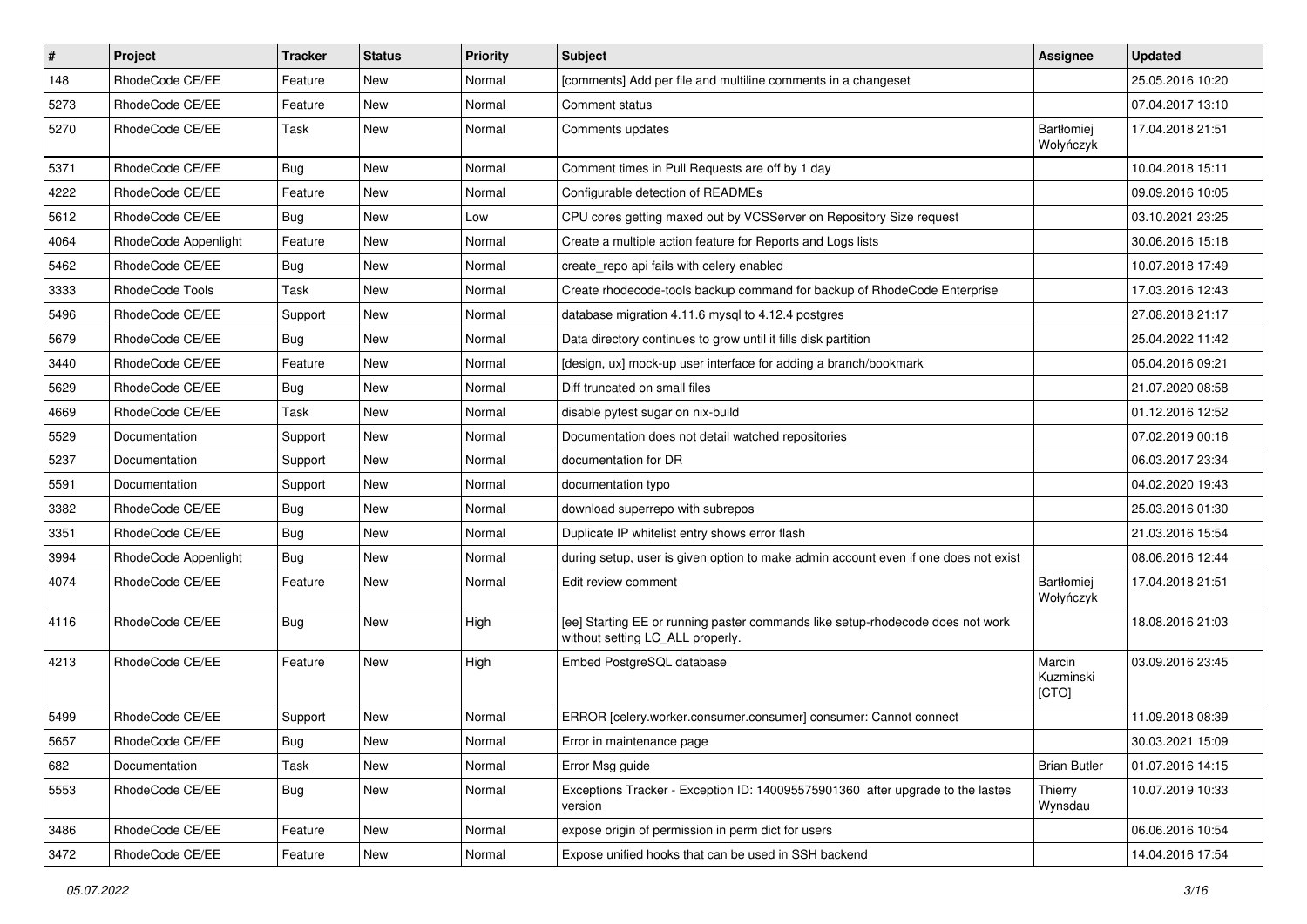| $\#$ | Project           | Tracker    | <b>Status</b> | <b>Priority</b> | <b>Subject</b>                                                                                           | Assignee                     | <b>Updated</b>   |
|------|-------------------|------------|---------------|-----------------|----------------------------------------------------------------------------------------------------------|------------------------------|------------------|
| 5653 | RhodeCode CE/EE   | Feature    | New           | Normal          | Extend SSH clone to support cloning by repo id.                                                          | Marcin<br>Kuzminski<br>[CTO] | 17.02.2021 12:58 |
| 5534 | RhodeCode Control | Feature    | New           | Normal          | extract/preload subcommand                                                                               |                              | 14.02.2019 14:45 |
| 3377 | RhodeCode CE/EE   | Task       | <b>New</b>    | Normal          | extra fields types extensions                                                                            |                              | 24.03.2016 15:23 |
| 5503 | RhodeCode CE/EE   | Support    | New           | Normal          | failed to upgrade to 4.13.3                                                                              |                              | 06.11.2018 18:28 |
| 5613 | RhodeCode CE/EE   | Feature    | New           | Low             | Feature Request: Issue tracker link in new tab/window                                                    |                              | 03.10.2021 23:25 |
| 5625 | Documentation     | <b>Bug</b> | New           | Normal          | Feedback on RhodeCode Full-text search docs                                                              |                              | 02.07.2020 19:22 |
| 4045 | RhodeCode CE/EE   | Task       | New           | Normal          | File permissions                                                                                         |                              | 17.04.2018 21:49 |
| 4109 | RhodeCode CE/EE   | Bug        | <b>New</b>    | Normal          | [files] The "switch to commit" widget is broken after using browser back button                          |                              | 17.04.2018 21:50 |
| 5662 | RhodeCode CE/EE   | <b>Bug</b> | New           | Normal          | Full text search not working due to crash in whoosh                                                      |                              | 07.06.2022 08:31 |
| 5618 | RhodeCode CE/EE   | Support    | New           | Normal          | Getting HTTP 502 Bad Gateway when trying to push (or clone) on a slow network                            |                              | 27.05.2020 21:56 |
| 5257 | RhodeCode CE/EE   | <b>Bug</b> | New           | Normal          | Git repository with big binary file provokes error and strange behavior/memory leak<br>of RH.            | Marcin<br>Kuzminski<br>[CTO] | 23.03.2017 22:02 |
| 5595 | RhodeCode CE/EE   | Feature    | New           | Normal          | Group code review mail notification                                                                      |                              | 03.03.2020 10:17 |
| 5497 | RhodeCode CE/EE   | Support    | New           | Normal          | hg push hangs                                                                                            |                              | 30.08.2018 22:15 |
| 5500 | RhodeCode CE/EE   | <b>Bug</b> | <b>New</b>    | Normal          | How to enable/set "RC_SKIP_HOOKS" to disable svn hooks?                                                  |                              | 02.10.2018 07:45 |
| 5255 | RhodeCode CE/EE   | Support    | New           | Normal          | I can't access issues created by me from mail                                                            |                              | 04.04.2017 11:28 |
| 5627 | Documentation     | Bug        | New           | Normal          | Immediate re-run of rhodecode-index throws warnings on some repos (and suggests<br>rebuild from scratch) |                              | 02.07.2020 19:41 |
| 5535 | RhodeCode Control | Bug        | <b>New</b>    | Normal          | improper rollback on upgrade failure                                                                     |                              | 09.02.2019 21:12 |
| 5680 | RhodeCode CE/EE   | <b>Bug</b> | New           | High            | Inconsistent timezone display                                                                            |                              | 20.04.2022 14:15 |
| 5548 | RhodeCode CE/EE   | Feature    | New           | Normal          | Initial Search API                                                                                       | Peter Colledge               | 07.07.2019 22:21 |
| 5630 | RhodeCode CE/EE   | Bug        | New           | Normal          | Inline comments do not follow the line of code                                                           |                              | 21.07.2020 11:25 |
| 5248 | Documentation     | Bug        | New           | Normal          | Installation of rhodecode-tools                                                                          |                              | 16.03.2017 16:35 |
| 5406 | RhodeCode CE/EE   | <b>Bug</b> | New           | Normal          | <b>Installer Fails</b>                                                                                   |                              | 01.12.2017 11:52 |
| 4157 | RhodeCode CE/EE   | Feature    | New           | Normal          | [integrations] Integrate with industry standard SW development tools                                     | Daniel D                     | 08.08.2016 12:55 |
| 687  | Documentation     | Feature    | New           | Normal          | [Integraton] - Elastic search integration                                                                | <b>Brian Butler</b>          | 01.07.2016 14:15 |
| 4285 | RhodeCode CE/EE   | <b>Bug</b> | New           | Normal          | Intermittent error while trying to create or fork a repository                                           |                              | 17.10.2016 22:42 |
| 5538 | RhodeCode CE/EE   | Bug        | New           | Normal          | internal server error (UnicodeDecodeError) during rhodecode-index request                                |                              | 20.02.2019 14:43 |
| 5200 | RhodeCode CE/EE   | Task       | New           | Normal          | investigate search improvements                                                                          |                              | 16.12.2019 16:04 |
| 5439 | Documentation     | Bug        | New           | Low             | JIRA Integration description: Wrong sample link                                                          |                              | 14.02.2018 14:25 |
| 5256 | RhodeCode CE/EE   | Feature    | New           | Normal          | Last repository access time.                                                                             |                              | 23.03.2017 16:34 |
| 3332 | RhodeCode CE/EE   | Support    | New           | Normal          | LDAP settings page: Add button "test connection"                                                         |                              | 17.03.2016 10:23 |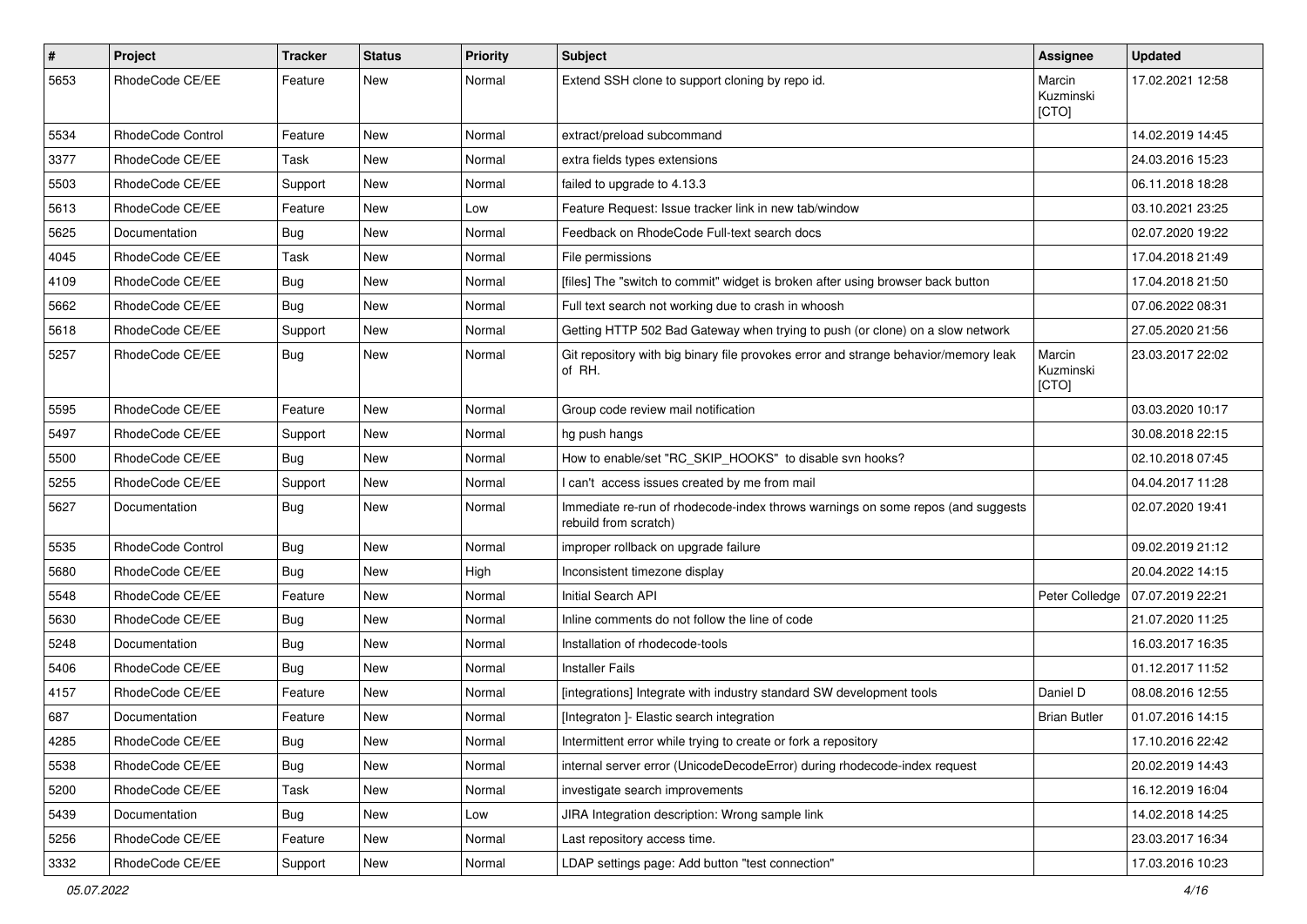| $\pmb{\#}$ | Project              | <b>Tracker</b> | <b>Status</b> | <b>Priority</b> | <b>Subject</b>                                                                                              | Assignee                     | <b>Updated</b>   |
|------------|----------------------|----------------|---------------|-----------------|-------------------------------------------------------------------------------------------------------------|------------------------------|------------------|
| 5495       | RhodeCode CE/EE      | Support        | New           | Normal          | Idap to crowd users_groups sync source                                                                      |                              | 10.09.2018 22:09 |
| 5682       | RhodeCode CE/EE      | Bug            | <b>New</b>    | Normal          | Login Page stuck until page is refreshed                                                                    |                              | 30.06.2022 20:31 |
| 4000       | RhodeCode CE/EE      | Feature        | <b>New</b>    | Normal          | Make compare more functional                                                                                | Marcin<br>Kuzminski<br>[CTO] | 18.11.2017 19:11 |
| 5551       | Documentation        | <b>Bug</b>     | <b>New</b>    | Normal          | Mention LargeFile and LFS in the Backup page                                                                |                              | 21.04.2019 20:58 |
| 5586       | RhodeCode CE/EE      | Feature        | New           | Normal          | @mention should be a link                                                                                   |                              | 29.01.2020 11:46 |
| 5545       | RhodeCode CE/EE      | Bug            | New           | Normal          | Merge commit to contain the username/reponame of the origin                                                 |                              | 28.02.2019 13:46 |
| 5632       | RhodeCode CE/EE      | <b>Bug</b>     | <b>New</b>    | Normal          | Missing Parent Folder for Personal Repo lacks proper handling                                               |                              | 03.08.2020 07:56 |
| 3261       | RhodeCode CE/EE      | Task           | <b>New</b>    | Normal          | mousetrap.js bump to latest 1.5.X version                                                                   |                              | 17.03.2016 12:52 |
| 4057       | RhodeCode Appenlight | Feature        | New           | Normal          | Negation option for search filter                                                                           |                              | 30.06.2016 15:12 |
| 5511       | RhodeCode CE/EE      | Feature        | New           | Normal          | New feature to synchronize the fork with the remote repo from the summary page                              |                              | 13.11.2018 01:23 |
| 3483       | RhodeCode CE/EE      | Bug            | <b>New</b>    | Normal          | oauth: disable 3rd party registration if RhodeCode registration is disabled                                 | Marcin<br>Kuzminski<br>[CTO] | 13.04.2016 12:13 |
| 3484       | RhodeCode CE/EE      | Task           | <b>New</b>    | Normal          | oauth: reduce required permissions for 3rd party                                                            |                              | 13.04.2016 12:33 |
| 3923       | RhodeCode CE/EE      | Bug            | <b>New</b>    | Normal          | odd exception on running internal-code                                                                      |                              | 09.08.2016 10:54 |
| 3615       | RhodeCode CE/EE      | Bug            | <b>New</b>    | Low             | (OperationalError) too many SQL variables on admin journal page                                             |                              | 06.05.2016 11:45 |
| 4056       | RhodeCode Appenlight | Feature        | New           | Normal          | Optionally allow to filter graphs per machine in dashboard                                                  |                              | 30.06.2016 15:12 |
| 659        | Documentation        | Feature        | New           | Normal          | Peer to Peer Failover                                                                                       | <b>Brian Butler</b>          | 01.07.2016 14:15 |
| 3250       | RhodeCode CE/EE      | Bug            | <b>New</b>    | Normal          | Posting a comment message is very slow !                                                                    |                              | 17.03.2016 12:57 |
| 5347       | Documentation        | Bug            | New           | Normal          | Post Install steps should include Apache or Nginx setup.                                                    |                              | 06.07.2017 10:23 |
| 5677       | RhodeCode CE/EE      | Support        | <b>New</b>    | Normal          | PR cross merge                                                                                              |                              | 28.01.2022 16:59 |
| 5552       | RhodeCode CE/EE      | Feature        | New           | High            | PR dependency across repos                                                                                  |                              | 22.06.2019 01:15 |
| 4234       | RhodeCode CE/EE      | Task           | New           | Normal          | prepare and test RhodeCode VM image for AWS                                                                 | Marcin Lulek                 | 11.07.2017 13:32 |
| 5644       | RhodeCode CE/EE      | Bug            | <b>New</b>    | Normal          | PR inks to comments not working if files are collapsed                                                      |                              | 02.12.2020 10:42 |
| 5271       | RhodeCode CE/EE      | Feature        | New           | Normal          | Private comments                                                                                            |                              | 07.04.2017 12:01 |
| 5628       | Documentation        | Bug            | New           | Normal          | Problems with SSH Connection docs                                                                           |                              | 06.05.2022 21:14 |
| 5590       | RhodeCode CE/EE      | <b>Bug</b>     | New           | Normal          | Pull Request creation takes 2 minutes                                                                       |                              | 28.05.2020 20:48 |
| 5494       | RhodeCode CE/EE      | <b>Bug</b>     | New           | Normal          | rccontrol's python package management causes slow VCS SSH                                                   |                              | 02.04.2019 11:56 |
| 5501       | RhodeCode Control    | Bug            | New           | Normal          | rccontrol throwing rccontrol.lib.exceptions.SupervisorFailedToStart                                         |                              | 19.05.2022 19:32 |
| 3092       | Documentation        | Task           | New           | Normal          | [RCE, ini] - doc available settings + check tender with Gemalto hacks                                       | <b>Brian Butler</b>          | 01.07.2016 14:15 |
| 5664       | RhodeCode CE/EE      | Bug            | New           | Normal          | Regression: When assigning permissions, cannot see own group in auto-complete<br>without special conditions |                              | 29.07.2021 10:49 |
| 4052       | RhodeCode Appenlight | Task           | New           | Normal          | release fixes                                                                                               | Marcin Lulek                 | 29.06.2016 12:14 |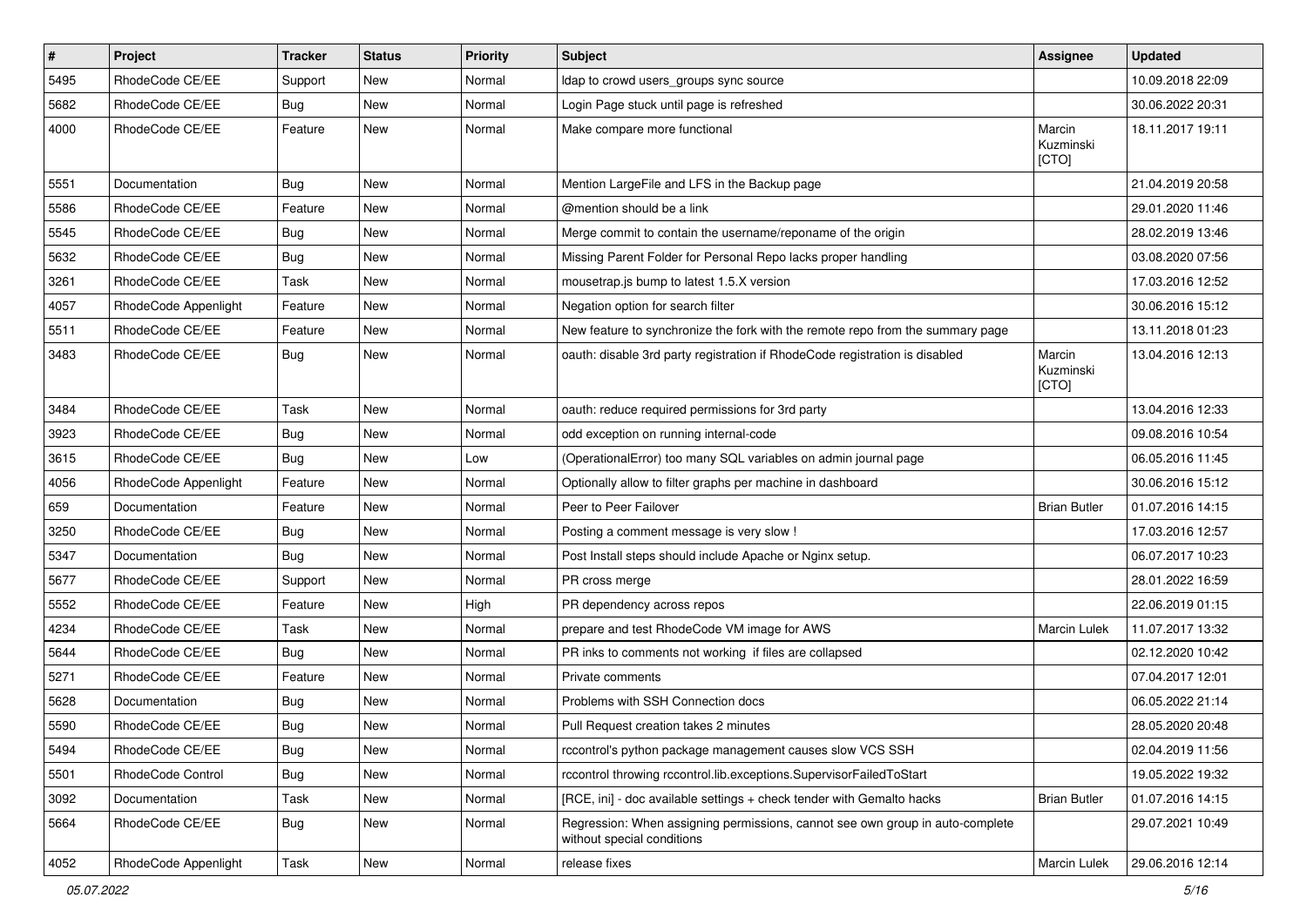| $\pmb{\#}$ | Project                | <b>Tracker</b> | <b>Status</b> | <b>Priority</b> | <b>Subject</b>                                                                                  | <b>Assignee</b>              | <b>Updated</b>   |
|------------|------------------------|----------------|---------------|-----------------|-------------------------------------------------------------------------------------------------|------------------------------|------------------|
| 5570       | RhodeCode CE/EE        | Bug            | New           | Normal          | Remap repositories always fail in RhodeCode community                                           |                              | 04.10.2019 14:50 |
| 5509       | RhodeCode CE/EE        | Bug            | <b>New</b>    | Normal          | Remove `!important attributes` from UI elements                                                 |                              | 07.12.2018 07:40 |
| 4060       | RhodeCode Appenlight   | Feature        | New           | Normal          | Replayable requests                                                                             |                              | 30.06.2016 15:15 |
| 3376       | RhodeCode CE/EE        | Task           | New           | Normal          | Repo action plugins                                                                             |                              | 24.03.2016 15:21 |
| 5543       | RhodeCode CE/EE        | Feature        | <b>New</b>    | Normal          | Repo API should have equivalent get_repo_audit_logs() to User API call<br>get user audit logs() |                              | 26.02.2019 12:22 |
| 5460       | RhodeCode CE/EE        | <b>Bug</b>     | <b>New</b>    | Low             | Repo creation stuck when remote clone returns partial http code 500                             |                              | 06.07.2018 19:14 |
| 5670       | RhodeCode CE/EE        | Bug            | <b>New</b>    | Normal          | Repo-level administrators can usurp owner of repoistory                                         |                              | 01.12.2021 16:18 |
| 5278       | RhodeCode CE/EE        | Feature        | New           | Normal          | Require support for git repositories of the form git://                                         |                              | 13.04.2017 15:20 |
| 5540       | RhodeCode CE/EE        | Bug            | <b>New</b>    | Normal          | Rhode Code 4.15.2 VCS Caching(?) behaviour                                                      |                              | 25.02.2019 17:01 |
| 5450       | RhodeCode Tools        | Bug            | New           | Normal          | rhodecode-api get license info no longer works                                                  |                              | 17.07.2018 15:01 |
| 5531       | <b>RhodeCode Tools</b> | Bug            | New           | Normal          | rhodecode-index: default cli opts overwrite given mapping file                                  |                              | 17.07.2020 17:36 |
| 4303       | RhodeCode CE/EE        | Support        | <b>New</b>    | Normal          | rhodecode instance                                                                              |                              | 08.11.2016 16:32 |
| 5645       | RhodeCode CE/EE        | Bug            | New           | High            | Rhodecode returns 400 Bad request on huge mercurial repos                                       |                              | 18.12.2020 06:29 |
| 4220       | RhodeCode Appenlight   | Feature        | <b>New</b>    | Low             | Search params allow sorting of result.                                                          |                              | 06.09.2016 16:33 |
| 4059       | RhodeCode Appenlight   | Feature        | New           | Normal          | Server Monitoring                                                                               |                              | 30.06.2016 15:15 |
| 4226       | RhodeCode CE/EE        | Feature        | New           | Normal          | [settings, system info] add VCS and Channelstream status to System Info                         |                              | 14.09.2016 16:45 |
| 5484       | RhodeCode CE/EE        | Support        | <b>New</b>    | Normal          | Setting up ssh, remote hg not found                                                             |                              | 06.07.2018 23:41 |
| 5512       | RhodeCode CE/EE        | Bug            | New           | Normal          | Show commit phase in summary view                                                               |                              | 09.11.2018 21:37 |
| 3990       | RhodeCode Appenlight   | Bug            | <b>New</b>    | Normal          | some dashboard builder buttons are up against fields                                            |                              | 07.06.2016 12:01 |
| 5441       | RhodeCode CE/EE        | Feature        | <b>New</b>    | Low             | Some files not parsed as XML files                                                              | Marcin<br>Kuzminski<br>[CTO] | 12.06.2018 12:23 |
| 5593       | RhodeCode CE/EE        | Support        | New           | Normal          | SSH connections                                                                                 |                              | 17.02.2020 16:18 |
| 4312       | RhodeCode CE/EE        | Task           | <b>New</b>    | Normal          | Storage location changes                                                                        |                              | 11.07.2017 13:31 |
| 317        | Documentation          | Feature        | <b>New</b>    | High            | Styling                                                                                         | <b>Brian Butler</b>          | 07.07.2016 10:10 |
| 5382       | RhodeCode CE/EE        | Feature        | New           | Normal          | Support for repository aliases                                                                  | Marcin<br>Kuzminski<br>[CTO] | 04.09.2017 15:17 |
| 3922       | RhodeCode CE/EE        | Bug            | New           | Normal          | svn backend returns different diff to git/hg backends                                           |                              | 11.05.2016 14:29 |
| 5541       | RhodeCode CE/EE        | Support        | New           | Normal          | <b>SVN Settings: Repository Patterns</b>                                                        |                              | 16.12.2019 15:35 |
| 3022       | RhodeCode CE/EE        | Bug            | New           | Normal          | SVN support with repositories groups                                                            |                              | 26.07.2016 18:25 |
| 5394       | RhodeCode CE/EE        | Support        | New           | Normal          | SVN to Git / Mercurial Migration                                                                |                              | 03.10.2017 09:29 |
| 3986       | RhodeCode Appenlight   | Bug            | New           | Normal          | table headers should be left aligned                                                            |                              | 07.06.2016 11:53 |
| 4299       | RhodeCode CE/EE        | Task           | New           | Normal          | TEMPLATE repo groups                                                                            |                              | 22.09.2017 10:26 |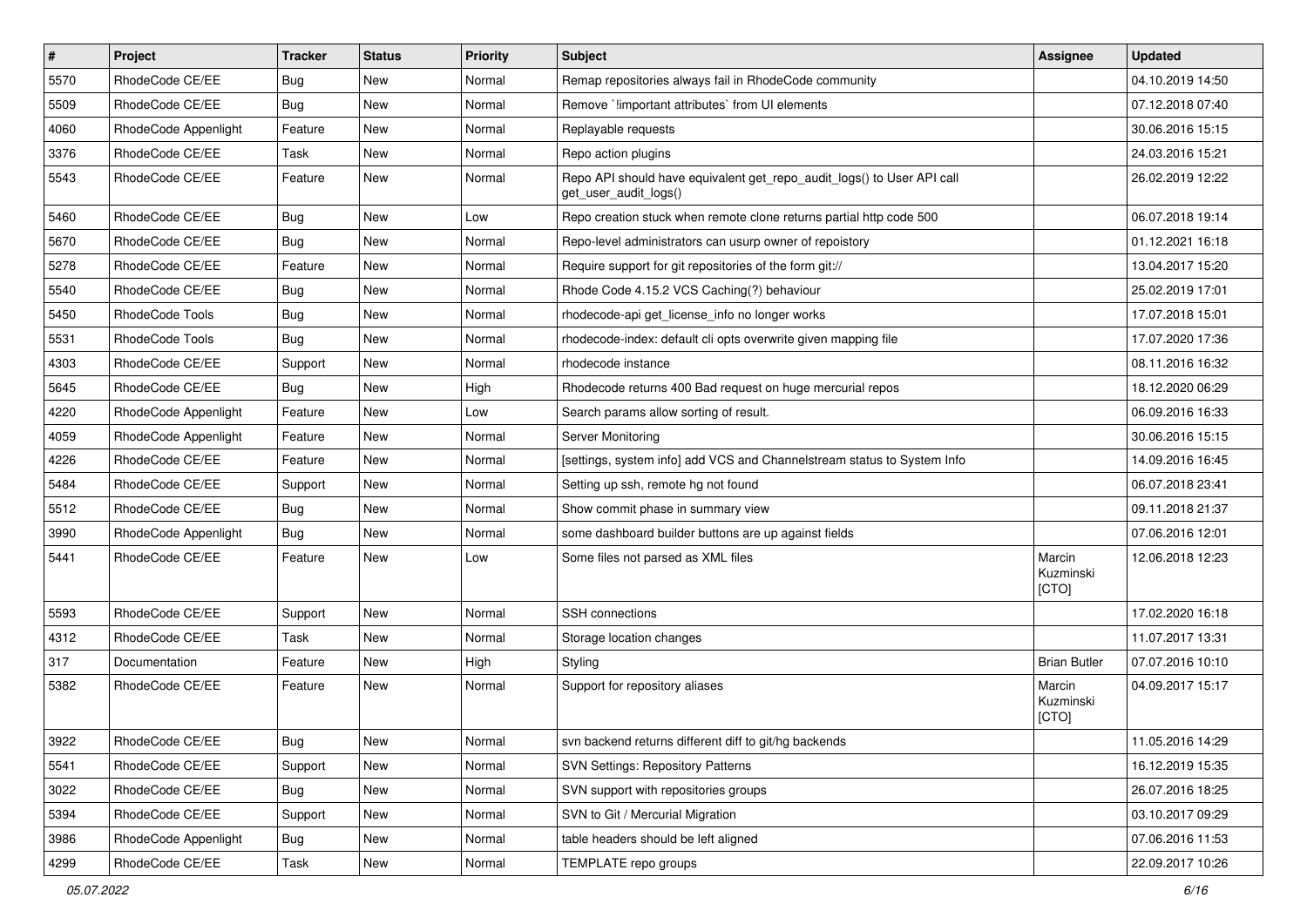| $\vert$ # | Project              | <b>Tracker</b> | <b>Status</b> | <b>Priority</b> | Subject                                                                                                    | <b>Assignee</b> | <b>Updated</b>   |
|-----------|----------------------|----------------|---------------|-----------------|------------------------------------------------------------------------------------------------------------|-----------------|------------------|
| 5649      | RhodeCode CE/EE      | Bug            | New           | Normal          | test-file-upload                                                                                           |                 | 17.12.2020 23:08 |
| 4190      | RhodeCode CE/EE      | Bug            | <b>New</b>    | Normal          | [tests] fix or remove rst xss inline test                                                                  |                 | 22.08.2016 12:15 |
| 4189      | RhodeCode CE/EE      | Bug            | New           | Normal          | [tests, git] count of commit ids is different for git than hg when comparing remote                        |                 | 22.08.2016 12:34 |
| 4188      | RhodeCode CE/EE      | Bug            | New           | Normal          | [tests, svn] changeset tests produce different results for svn                                             |                 | 22.08.2016 09:54 |
| 5624      | RhodeCode CE/EE      | Bug            | <b>New</b>    | Normal          | Timeout when trying to test SMTP email configuration                                                       |                 | 01.07.2020 20:01 |
| 4061      | RhodeCode Appenlight | Feature        | New           | Normal          | Timezone for applications                                                                                  |                 | 30.06.2016 15:16 |
| 5559      | RhodeCode CE/EE      | Bug            | <b>New</b>    | Normal          | Timezone handling issue on repos list                                                                      |                 | 07.07.2019 22:19 |
| 4255      | RhodeCode CE/EE      | Bug            | New           | Normal          | [translation, i18n] translation not being applied to integrations pages                                    |                 | 30.09.2016 15:56 |
| 5598      | Documentation        | Bug            | <b>New</b>    | Low             | Typo in force delete command                                                                               |                 | 19.03.2020 20:10 |
| 5547      | RhodeCode CE/EE      | Bug            | <b>New</b>    | Normal          | UI not consistent between Firefox and Chrome                                                               |                 | 01.03.2019 23:35 |
| 5672      | RhodeCode CE/EE      | Bug            | New           | Normal          | Unable to browse git repository folders with # in names                                                    |                 | 16.12.2021 18:13 |
| 5475      | RhodeCode CE/EE      | <b>Bug</b>     | New           | Normal          | Unable to locate user in OpenLDAP directory via Idaps                                                      |                 | 08.06.2018 20:06 |
| 5348      | Documentation        | Bug            | <b>New</b>    | Normal          | Uninstall documentaion missing some steps                                                                  |                 | 06.07.2017 10:25 |
| 2844      | RhodeCode CE/EE      | Task           | New           | Normal          | Update Bcrypt to a maintained version                                                                      |                 | 17.02.2018 20:37 |
| 5584      | RhodeCode CE/EE      | Feature        | <b>New</b>    | Normal          | "update pull request link" message on vcs client                                                           |                 | 23.01.2020 10:32 |
| 5269      | RhodeCode CE/EE      | Support        | New           | Normal          | Upgrade from RC EE 3.7.1 to RC EE 4.x                                                                      |                 | 29.06.2017 19:36 |
| 5491      | RhodeCode CE/EE      | Support        | <b>New</b>    | Urgent          | Upgrade RhodeCode Community + VCSSERVER from 4.10.4 to 4.12.4, pull request<br>stop working with reviewers |                 | 30.08.2018 09:47 |
| 5400      | RhodeCode CE/EE      | Task           | <b>New</b>    | Normal          | User group - subgroup support                                                                              |                 | 06.11.2017 22:00 |
| 5519      | RhodeCode CE/EE      | Bug            | New           | High            | User unable to fork the repo despite setting Repository Forking to Disabled                                |                 | 11.12.2018 22:21 |
| 3939      | RhodeCode CE/EE      | Bug            | <b>New</b>    | Normal          | [ux] changelog filter blank after going back in browser                                                    |                 | 18.05.2016 14:50 |
| 3441      | RhodeCode CE/EE      | Bug            | <b>New</b>    | Normal          | [ux] clicking on line in file view scrolls to that line                                                    |                 | 05.04.2016 13:35 |
| 3455      | RhodeCode CE/EE      | Feature        | <b>New</b>    | Normal          | [ux] commit message search should render entire commit message                                             |                 | 07.04.2016 17:50 |
| 3460      | RhodeCode CE/EE      | Feature        | New           | Normal          | [ux, frontend] hide "show more" button when there is nothing more to show                                  |                 | 11.04.2016 13:37 |
| 4144      | RhodeCode CE/EE      | Feature        | New           | Normal          | [ux] improve enable/disable of notifications                                                               |                 | 02.08.2016 17:19 |
| 4051      | RhodeCode CE/EE      | Task           | <b>New</b>    | Normal          | [ux, renderering] Consistent formatting on text fields.                                                    |                 | 22.09.2017 10:27 |
| 4216      | RhodeCode CE/EE      | Task           | New           | Normal          | [ux, renderers] implement consistent rendering for text fields                                             |                 | 06.09.2016 11:46 |
| 5492      | RhodeCode CE/EE      | Bug            | <b>New</b>    | Normal          | VCSServer + SVN 1.10                                                                                       |                 | 26.07.2018 15:01 |
| 5471      | RhodeCode CE/EE      | Bug            | New           | Normal          | Webhook integration failing: need more than 3 values to unpack                                             |                 | 01.06.2018 02:26 |
| 5506      | RhodeCode CE/EE      | <b>Bug</b>     | New           | Normal          | Web UI fonts are not looking good and is difficult to read for people with low vision                      |                 | 26.10.2018 09:38 |
| 737       | Documentation        | Task           | New           | Normal          | What is an extra field and how do you add it?                                                              |                 | 01.07.2016 14:15 |
| 5414      | RhodeCode CE/EE      | <b>Bug</b>     | New           | High            | When Opening New Pull Request, Target Revision Default Is Undesireable                                     |                 | 11.04.2018 23:20 |
| 5626      | RhodeCode CE/EE      | <b>Bug</b>     | New           | Normal          | Whoosh full-text indexing is fully indexing all repos, not recognizing forks                               |                 | 02.07.2020 19:24 |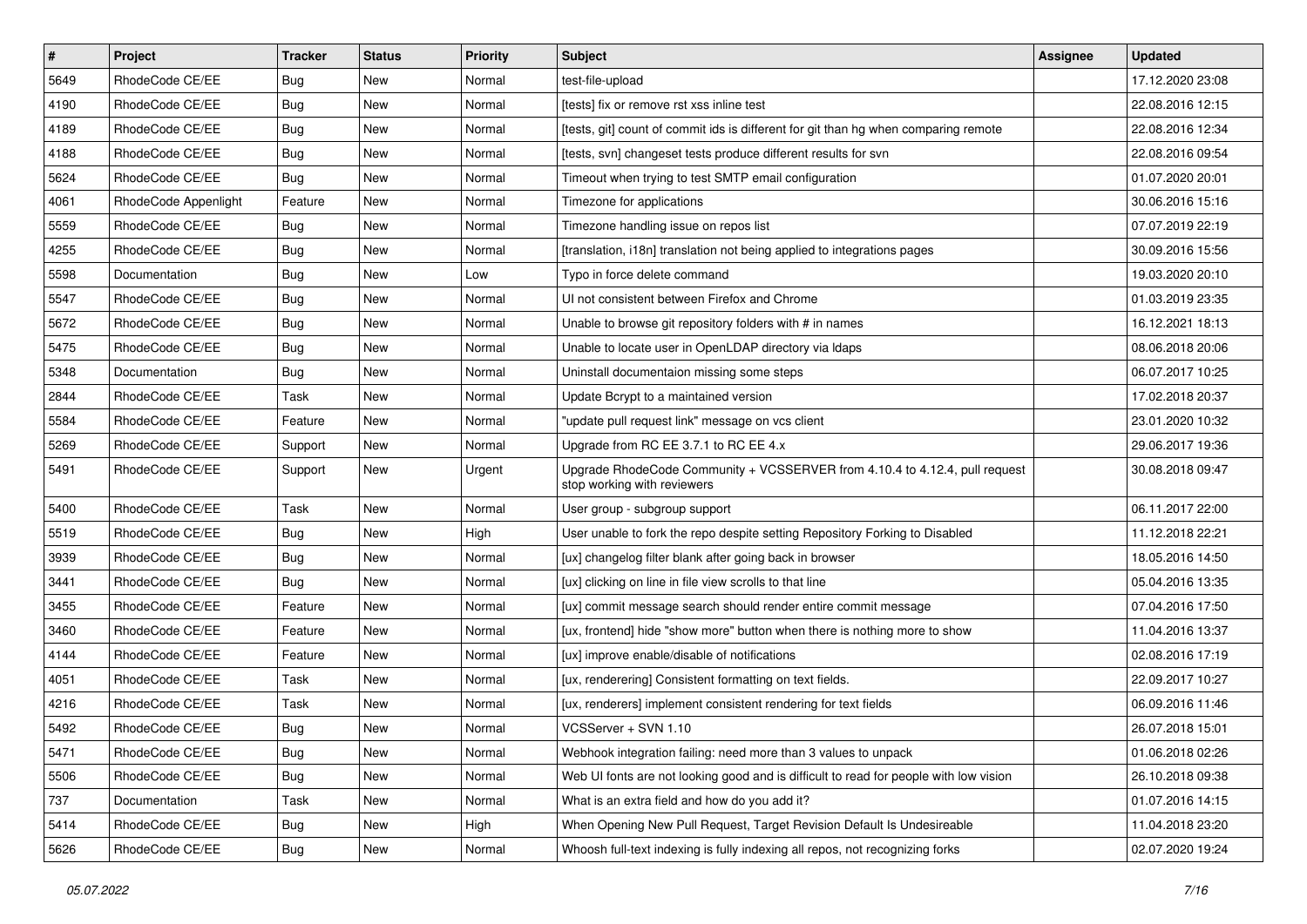| $\vert$ # | Project           | <b>Tracker</b> | <b>Status</b> | <b>Priority</b> | <b>Subject</b>                                                                                                       | Assignee                     | <b>Updated</b>   |
|-----------|-------------------|----------------|---------------|-----------------|----------------------------------------------------------------------------------------------------------------------|------------------------------|------------------|
| 3977      | RhodeCode CE/EE   | Feature        | New           | Normal          | Wiki                                                                                                                 |                              | 05.06.2016 21:11 |
| 5588      | RhodeCode CE/EE   | Bug            | New           | Normal          | wrong rendering of issue tracker pattern                                                                             |                              | 29.01.2020 11:24 |
| 4110      | RhodeCode CE/EE   | Bug            | In Progress   | Normal          | [ce, ee] repos can be named _admin, _static                                                                          | Daniel D                     | 20.07.2016 19:51 |
| 4035      | RhodeCode CE/EE   | Bug            | In Progress   | Normal          | failed to create whoosh index                                                                                        | Marcin<br>Kuzminski<br>[CTO] | 06.07.2016 00:04 |
| 4193      | RhodeCode CE/EE   | Feature        | In Progress   | Normal          | Improve Filter Functionality in the Change Log                                                                       | Marcin<br>Kuzminski<br>[CTO] | 22.09.2017 10:25 |
| 5399      | RhodeCode CE/EE   | Bug            | In Progress   | High            | Issues with Git LFS integration                                                                                      |                              | 07.07.2019 22:21 |
| 3372      | RhodeCode CE/EE   | Bug            | In Progress   | High            | [Idap, groups] Customer gets an empty list of groups                                                                 | Mikhail<br>Chernykh          | 08.06.2016 11:32 |
| 3504      | RhodeCode CE/EE   | Task           | In Progress   | Normal          | [routing] Move static assets under a common prefix                                                                   |                              | 19.07.2016 12:27 |
| 3967      | RhodeCode CE/EE   | Support        | In Progress   | Normal          | Server 500 error                                                                                                     |                              | 11.08.2016 13:39 |
| 5533      | RhodeCode Control | Feature        | In Progress   | Normal          | Support busybox tar                                                                                                  |                              | 09.02.2019 22:09 |
| 5316      | RhodeCode CE/EE   | Feature        | In Progress   | Normal          | UI should provide checkout URL for a SVN path                                                                        |                              | 06.11.2017 21:59 |
| 3549      | RhodeCode CE/EE   | Bug            | Resolved      | Normal          | [4.0.0 regression], file source links use last commit id instead of current commit id                                | Marcin<br>Kuzminski<br>[CTO] | 21.04.2016 16:10 |
| 4274      | RhodeCode CE/EE   | Bug            | Resolved      | Normal          | 500 error when push big objects                                                                                      |                              | 13.02.2017 19:53 |
| 5502      | RhodeCode CE/EE   | <b>Bug</b>     | Resolved      | High            | 500 error when using multiple custom branch permissions                                                              |                              | 07.12.2018 09:49 |
| 5536      | RhodeCode CE/EE   | Feature        | Resolved      | Low             | Ability to disable server-side SSH key generation                                                                    |                              | 28.02.2019 13:52 |
| 3981      | RhodeCode CE/EE   | Feature        | Resolved      | Normal          | Add cloud hosting like Gitlab, GitHub                                                                                |                              | 02.03.2020 09:14 |
| 5611      | RhodeCode CE/EE   | Feature        | Resolved      | Normal          | Add information "is the pull request up to date?" in the PR page                                                     |                              | 03.10.2021 23:24 |
| 4250      | RhodeCode CE/EE   | Bug            | Resolved      | Normal          | Adding a reviewer into existing PR doesn't set a reason.                                                             | Marcin<br>Kuzminski<br>[CTO] | 07.10.2016 20:05 |
| 4282      | RhodeCode CE/EE   | Task           | Resolved      | Normal          | Add inode limit together with disk usage                                                                             | Marcin<br>Kuzminski<br>[CTO] | 19.10.2016 12:18 |
| 5537      | RhodeCode CE/EE   | Task           | Resolved      | Normal          | Add owner to create_pull_request API                                                                                 |                              | 28.02.2019 13:52 |
| 3999      | RhodeCode CE/EE   | Feature        | Resolved      | Normal          | Add `send account information` to user creation page                                                                 |                              | 28.06.2016 15:22 |
| 5229      | RhodeCode CE/EE   | Task           | Resolved      | Normal          | add support for https://clipboardis.com/                                                                             |                              | 21.01.2020 02:19 |
| 5225      | RhodeCode CE/EE   | Task           | Resolved      | Normal          | add tag of author/contribitor to comments                                                                            |                              | 11.05.2017 11:10 |
| 4278      | RhodeCode CE/EE   | Bug            | Resolved      | Normal          | [admin] Clicking the save button in admin -> settings -> issue tracker leads to<br>exception if no patterns entered. | Daniel D                     | 18.10.2016 13:38 |
| 4269      | RhodeCode CE/EE   | Support        | Resolved      | Normal          | Allow flash messages to be permanently surpressed                                                                    | Marcin Lulek                 | 14.10.2016 12:46 |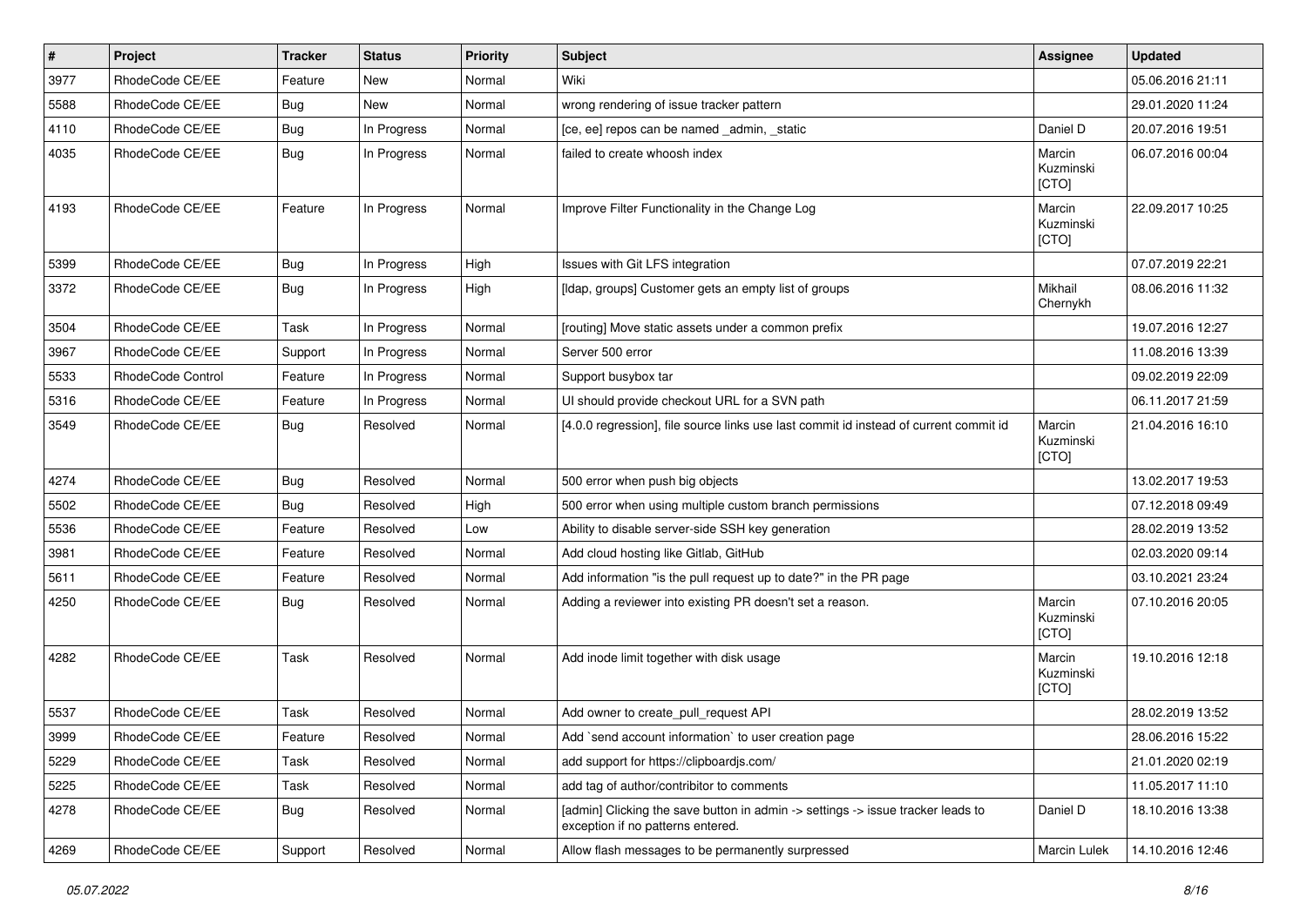| $\vert$ # | Project         | <b>Tracker</b> | <b>Status</b> | Priority | Subject                                                                                       | <b>Assignee</b>              | <b>Updated</b>   |
|-----------|-----------------|----------------|---------------|----------|-----------------------------------------------------------------------------------------------|------------------------------|------------------|
| 5423      | Documentation   | Support        | Resolved      | Normal   | API-Documentation for Method "create repo group" faulty                                       |                              | 22.01.2018 16:23 |
| 4677      | RhodeCode CE/EE | Support        | Resolved      | High     | API get_repo_refs not working?                                                                |                              | 19.12.2016 11:46 |
| 5201      | RhodeCode CE/EE | Task           | Resolved      | Normal   | API: implement describe-methods                                                               |                              | 13.02.2017 15:57 |
| 5321      | RhodeCode CE/EE | Feature        | Resolved      | Normal   | Audit logs                                                                                    |                              | 21.06.2017 12:49 |
| 4044      | RhodeCode CE/EE | Feature        | Resolved      | Normal   | Branch permissions                                                                            |                              | 30.08.2018 09:48 |
| 5587      | RhodeCode CE/EE | Bug            | Resolved      | Normal   | Broken metatags in 4.18.1                                                                     | <b>Marcin Lulek</b>          | 29.01.2020 11:46 |
| 4271      | RhodeCode CE/EE | Bug            | Resolved      | Normal   | Browsing new repository groups via SVN issue                                                  | Martin<br>Bornhold           | 19.10.2016 11:11 |
| 4666      | RhodeCode CE/EE | Task           | Resolved      | Normal   | Bump git and mercurial to latest versions                                                     |                              | 02.12.2016 19:01 |
| 5184      | RhodeCode CE/EE | Task           | Resolved      | Normal   | bump pyramid to 1.7.X                                                                         |                              | 06.02.2017 21:50 |
| 4283      | RhodeCode CE/EE | Task           | Resolved      | Normal   | bump whoosh to 2.7.4 release                                                                  |                              | 13.12.2016 21:08 |
| 5516      | RhodeCode CE/EE | Support        | Resolved      | High     | Cannot log into RhodeCode                                                                     | Thierry<br>Wynsdau           | 28.05.2020 20:28 |
| 5605      | RhodeCode CE/EE | Bug            | Resolved      | Normal   | Cannot set subversion compatibility to 1.10                                                   |                              | 30.03.2020 17:27 |
| 3239      | RhodeCode CE/EE | Task           | Resolved      | Normal   | Catch all route for repo page or repo group page is always executing checks for<br>every page |                              | 21.04.2016 11:30 |
| 4219      | RhodeCode CE/EE | Feature        | Resolved      | Normal   | [ce, ee] Add mandatory reviewers for pull requests                                            | Marcin<br>Kuzminski<br>[CTO] | 20.06.2017 15:23 |
| 4211      | RhodeCode CE/EE | Feature        | Resolved      | Normal   | [ce, ee] increase webhook flexibility                                                         | Marcin<br>Kuzminski<br>[CTO] | 20.06.2022 10:55 |
| 4267      | RhodeCode CE/EE | Feature        | Resolved      | Normal   | [ce, ee] jira tracker integration wildcard project key support                                | Daniel D                     | 10.10.2016 20:13 |
| 4173      | RhodeCode CE/EE | Bug            | Resolved      | Urgent   | [ce, ee] mysql recycle pool timeout not working                                               | Daniel D                     | 16.08.2016 22:02 |
| 4091      | RhodeCode CE/EE | Bug            | Resolved      | Normal   | [ce, ee] Redmine integration blocks for 30 seconds if redmine server not available            | Daniel D                     | 15.07.2016 12:26 |
| 4175      | RhodeCode CE/EE | Feature        | Resolved      | Normal   | [ce, ee] repo group integrations                                                              | Daniel D                     | 16.08.2016 20:00 |
| 4225      | RhodeCode CE/EE | Feature        | Resolved      | Normal   | [ce, ee] repo group integrations cascade to child repo groups                                 | Daniel D                     | 14.09.2016 11:12 |
| 4121      | RhodeCode CE/EE | Bug            | Resolved      | Normal   | [ce, ee] server announcement has extra margin                                                 | Lisa Quatmann                | 26.09.2016 14:00 |
| 4192      | RhodeCode CE/EE | Feature        | Resolved      | Normal   | [ce, ee] slack/hipchat integrations group commits by branch pushed                            |                              | 09.09.2016 19:01 |
| 3950      | RhodeCode CE/EE | Bug            | Resolved      | Normal   | [ce, ee] trying to merge pr against a deleted branch/bookmark breaks the pr page              | Martin<br>Bornhold           | 27.10.2016 16:12 |
| 4288      | RhodeCode CE/EE | Task           | Resolved      | Normal   | [ce, ee] unify controllers that use diffs                                                     | Daniel D                     | 02.08.2017 11:41 |
| 4166      | RhodeCode CE/EE | <b>Bug</b>     | Resolved      | Urgent   | [ce] Rhodecode crashing after MySQL error                                                     |                              | 23.08.2016 23:35 |
| 3971      | RhodeCode CE/EE | Bug            | Resolved      | Normal   | [ce, vcs] Merge requests/Pull requests failing due to rebase problem                          | Johannes<br>Bornhold         | 19.07.2016 15:54 |
| 5609      | RhodeCode CE/EE | Support        | Resolved      | Normal   | Change git diff algorithm                                                                     |                              | 31.03.2020 22:08 |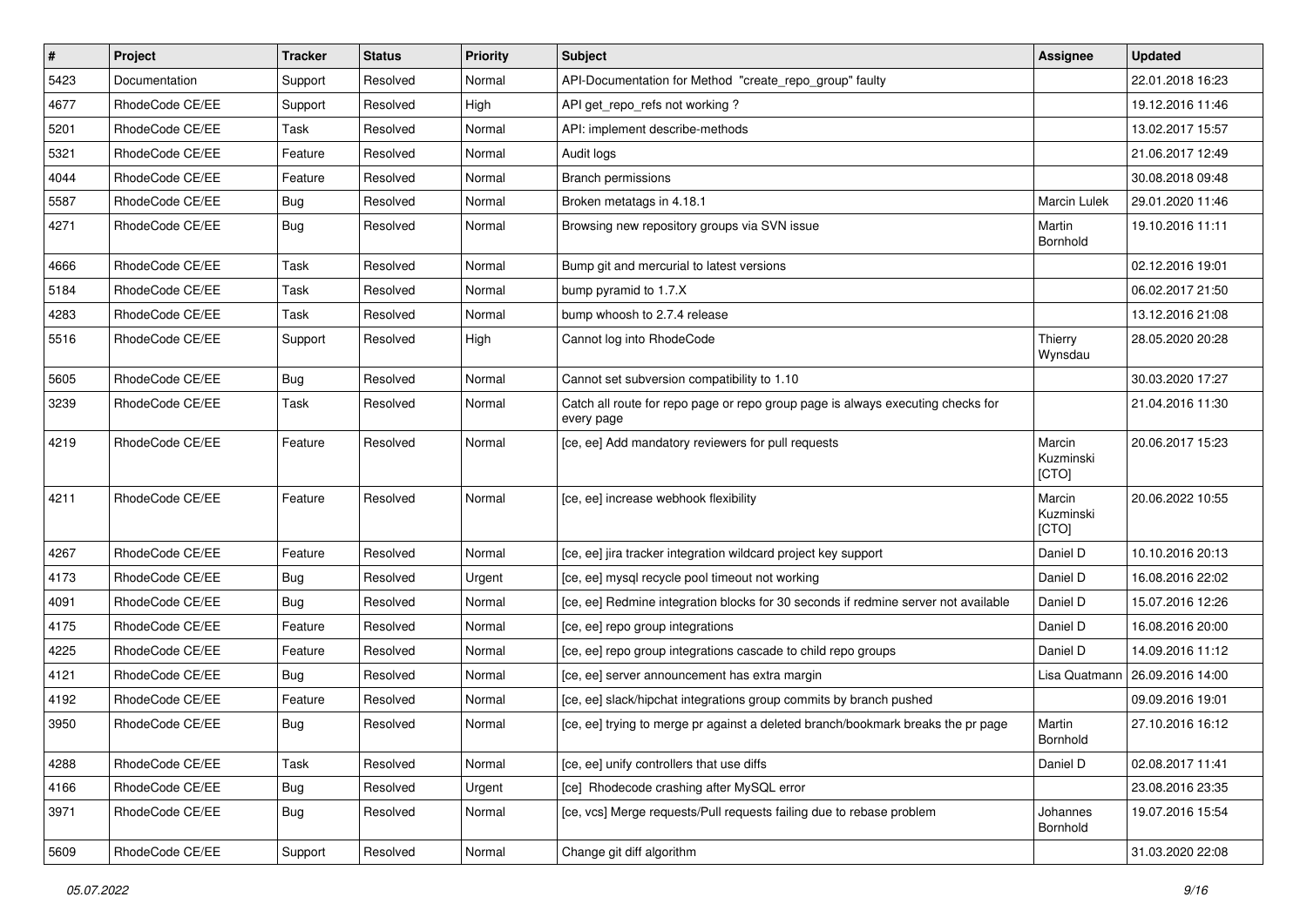| $\vert$ # | Project         | <b>Tracker</b> | <b>Status</b> | <b>Priority</b> | <b>Subject</b>                                                                                        | <b>Assignee</b>              | <b>Updated</b>                   |
|-----------|-----------------|----------------|---------------|-----------------|-------------------------------------------------------------------------------------------------------|------------------------------|----------------------------------|
| 5187      | RhodeCode CE/EE | Feature        | Resolved      | Normal          | changelog dynamic loading of commits                                                                  |                              | 12.06.2018 12:31                 |
| 5490      | RhodeCode CE/EE | Bug            | Resolved      | Normal          | Changes to repo group permissions via API are not audit logged                                        |                              | 28.02.2019 13:52                 |
| 5461      | RhodeCode CE/EE | Bug            | Resolved      | Normal          | Changes to user group permissions via API are not audit logged                                        |                              | 30.08.2018 09:47                 |
| 5482      | RhodeCode CE/EE | Bug            | Resolved      | Normal          | Changing a repo's 'Remote pull uri' in its Settings fails with 'No repo type specified'               |                              | 31.10.2018 08:37                 |
| 5560      | RhodeCode CE/EE | Bug            | Resolved      | High            | Check all permission API function to flush caches for auth_perms                                      |                              | 08.06.2021 23:56                 |
| 4140      | RhodeCode CE/EE | Task           | Resolved      | Normal          | Check middleware chain status, and Verify that special middleware is catching<br>exceptions correctly |                              | 23.08.2016 12:13                 |
| 1404      | RhodeCode CE/EE | Bug            | Resolved      | Normal          | clone of really huge git repo (4gb) causes pyro to explode                                            |                              | 07.02.2017 14:52                 |
| 5603      | RhodeCode CE/EE | Feature        | Resolved      | Normal          | Code search - highlight matching search terms                                                         |                              | 30.03.2020 11:16                 |
| 5558      | RhodeCode CE/EE | Bug            | Resolved      | Low             | Commit compare window covers text                                                                     |                              | 08.07.2019 18:12                 |
| 5557      | RhodeCode CE/EE | <b>Bug</b>     | Resolved      | Normal          | Consider removing slashes from the RSS feed names                                                     |                              | 31.10.2019 19:54                 |
| 4245      | RhodeCode CE/EE | Task           | Resolved      | Normal          | Convert control command to use http mode by default                                                   | Marcin<br>Kuzminski<br>[CTO] | 14.10.2016 16:13                 |
| 5602      | RhodeCode CE/EE | Feature        | Resolved      | Normal          | Copy full path only copies partial                                                                    | Daniel D                     | 30.03.2020 16:04                 |
| 5623      | RhodeCode CE/EE | Bug            | Resolved      | Normal          | Credentials for remote repository URL leaking in Repository Header                                    |                              | 22.07.2020 00:47                 |
| 5594      | RhodeCode CE/EE | Bug            | Resolved      | Normal          | Credentials in Repository Settings for Pull requests are exposed                                      |                              | 28.05.2020 20:25                 |
| 4155      | RhodeCode CE/EE | Bug            | Resolved      | Low             | Date of Last Change is not displayed correctly                                                        | Marcin<br>Kuzminski<br>[CTO] | 21.01.2020 02:20                 |
| 5601      | RhodeCode CE/EE | Feature        | Resolved      | Normal          | Default navigation should be by branch name not commit id                                             |                              | 04.06.2020 23:51                 |
| 4238      | RhodeCode CE/EE | Task           | Resolved      | Normal          | default reviewers updates                                                                             | Daniel D                     | 06.10.2016 14:26                 |
| 2744      | RhodeCode CE/EE | Task           | Resolved      | Normal          | Deprecating Internet Explorer                                                                         |                              | 06.07.2016 12:04                 |
| 4183      | RhodeCode CE/EE | Feature        | Resolved      | Normal          | Different roles for PR reviewers                                                                      | Daniel D                     | 12.10.2020 23:13                 |
| 4311      | RhodeCode CE/EE | Task           | Resolved      | Normal          | Diffs feedback                                                                                        | Daniel D                     | 26.11.2016 14:10                 |
| 3556      | RhodeCode CE/EE | Task           | Resolved      | Normal          | Disable and rename initial_repo_scan flag                                                             | Marcin<br>Kuzminski<br>[CTO] | 22.04.2016 14:33                 |
| 4675      | RhodeCode CE/EE | <b>Bug</b>     | Resolved      | Normal          | Disk free inodes are displayed incorrectly                                                            |                              | 13.12.2016 22:41                 |
| 4224      | RhodeCode CE/EE | Bug            | Resolved      | Normal          | [docs] update docs re: removing old instances when switching editions                                 |                              | Lisa Quatmann   11.10.2016 15:36 |
| 5153      | Documentation   | <b>Bug</b>     | Resolved      | Normal          | Documentation: /tmp permissions                                                                       |                              | 04.01.2017 13:02                 |
| 4296      | RhodeCode CE/EE | Bug            | Resolved      | Normal          | [ee] Can not create pull requests with reviewers.                                                     | Daniel D                     | 07.11.2016 21:17                 |
| 4268      | RhodeCode CE/EE | <b>Bug</b>     | Resolved      | High            | [ee] default reviewers from changed lines is returning wrong values                                   | Daniel D                     | 06.10.2016 14:35                 |
| 5469      | RhodeCode CE/EE | Feature        | Resolved      | Normal          | elastisearch > 2.x not supported ?                                                                    |                              | 21.01.2020 02:19                 |
| 5381      | RhodeCode CE/EE | Bug            | Resolved      | Normal          | Email integration changeset links invalid                                                             |                              | 06.09.2017 12:29                 |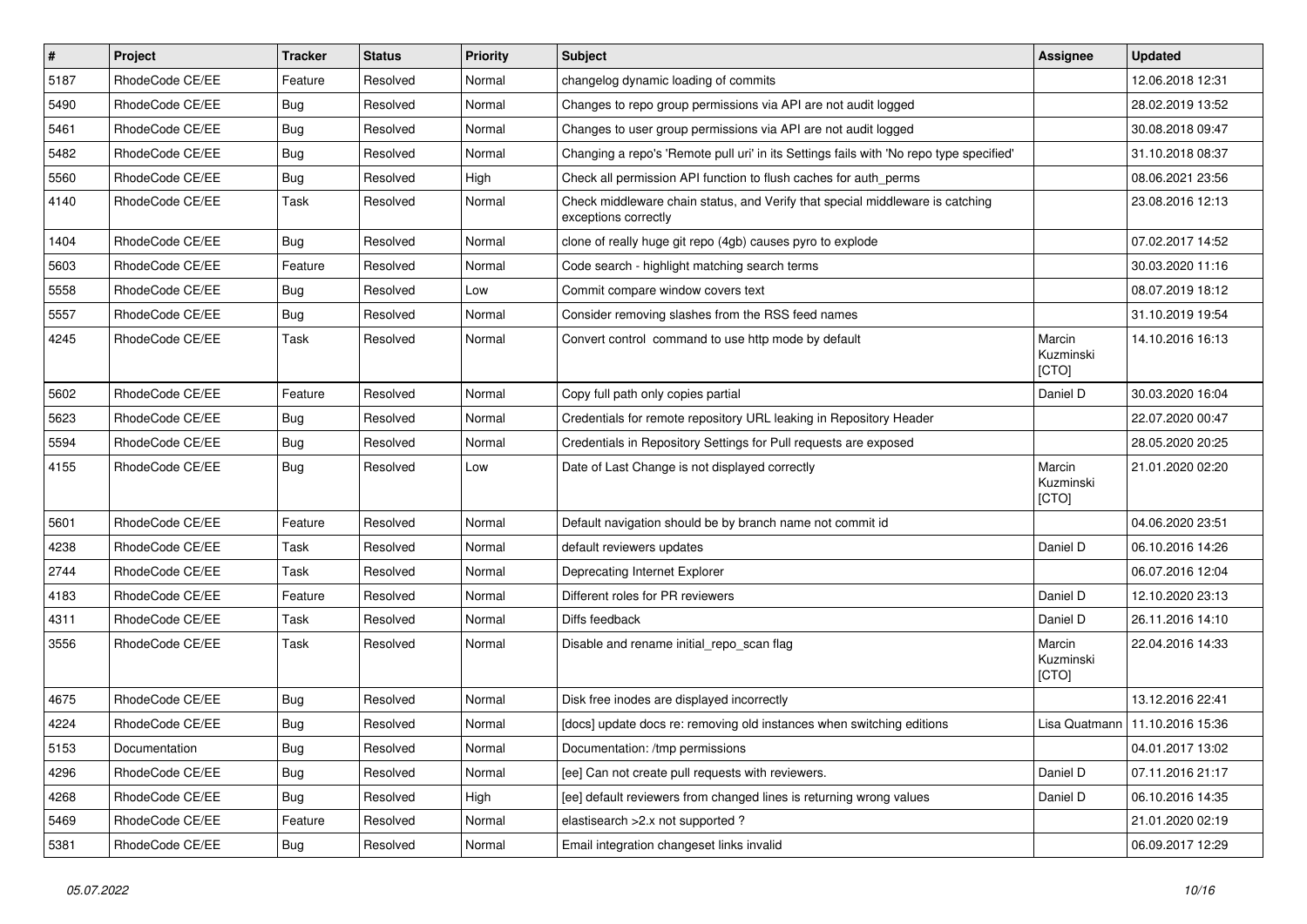| #    | Project              | <b>Tracker</b> | <b>Status</b> | <b>Priority</b> | <b>Subject</b>                                                                                       | <b>Assignee</b>              | <b>Updated</b>                   |
|------|----------------------|----------------|---------------|-----------------|------------------------------------------------------------------------------------------------------|------------------------------|----------------------------------|
| 5530 | RhodeCode CE/EE      | Bug            | Resolved      | Normal          | Email integration has incorrect url                                                                  |                              | 09.02.2019 10:33                 |
| 5304 | RhodeCode CE/EE      | Bug            | Resolved      | Normal          | Email template not correct                                                                           |                              | 31.10.2018 08:36                 |
| 5528 | RhodeCode CE/EE      | Bug            | Resolved      | High            | Empty Unicode file causes the PR to return HTTP 500                                                  |                              | 28.02.2019 13:52                 |
| 4237 | RhodeCode CE/EE      | Task           | Resolved      | Normal          | Enable HTTP support                                                                                  | Martin<br>Bornhold           | 12.10.2016 11:51                 |
| 5265 | RhodeCode CE/EE      | Task           | Resolved      | Normal          | Enable phases support                                                                                |                              | 11.05.2017 11:10                 |
| 4036 | RhodeCode CE/EE      | Bug            | Resolved      | Normal          | encrypted clone_uri can throw unicodeerror after key change                                          | Marcin<br>Kuzminski<br>[CTO] | 27.06.2016 19:38                 |
| 4266 | RhodeCode CE/EE      | Bug            | Resolved      | Normal          | Error 500 on integrations page after setting up Webhook                                              |                              | 17.10.2016 15:35                 |
| 5567 | RhodeCode CE/EE      | <b>Bug</b>     | Resolved      | High            | Error after PR was updated                                                                           |                              | 20.01.2020 10:04                 |
| 4206 | RhodeCode CE/EE      | Bug            | Resolved      | High            | Error creating SVN groups                                                                            |                              | 15.09.2016 13:24                 |
| 5656 | RhodeCode CE/EE      | Bug            | Resolved      | Normal          | Error for branch permission page                                                                     |                              | 30.04.2021 08:53                 |
| 5376 | RhodeCode CE/EE      | Bug            | Resolved      | Normal          | error: pretxnchangegroup.acl hook failed: acl: user "" denied on branch "default"                    |                              | 16.08.2017 19:45                 |
| 5444 | RhodeCode CE/EE      | <b>Bug</b>     | Resolved      | Normal          | Error while creating a pull request on a Mercurial repository                                        |                              | 17.04.2018 22:29                 |
| 4259 | RhodeCode CE/EE      | Task           | Resolved      | Low             | Events, create post-create-user event                                                                | Daniel D                     | 30.01.2017 20:11                 |
| 3989 | RhodeCode Appenlight | Bug            | Resolved      | Normal          | even up report spacing                                                                               |                              | 21.06.2016 18:55                 |
| 5546 | RhodeCode CE/EE      | Support        | Resolved      | Normal          | experiments with mercurial 4.9                                                                       |                              | 26.03.2019 09:23                 |
| 5581 | RhodeCode CE/EE      | Feature        | Resolved      | Normal          | expose `send_email` option in the HTTP API, for `comment_commit` and<br>`comment_pull_request`       | Daniel D                     | 29.01.2020 11:46                 |
| 5610 | RhodeCode CE/EE      | Bug            | Resolved      | Normal          | Files navigation looses the at= <name> marker</name>                                                 | Daniel D                     | 03.10.2021 23:23                 |
| 5575 | RhodeCode CE/EE      | Bug            | Resolved      | Low             | Filtering username containing '-' does not work in Admin audit log panel                             |                              | 20.01.2020 10:04                 |
| 4184 | RhodeCode CE/EE      | Bug            | Resolved      | High            | fix content INT overflow bug                                                                         | Marcin<br>Kuzminski<br>[CTO] | 23.08.2016 10:31                 |
| 4281 | RhodeCode CE/EE      | Task           | Resolved      | Normal          | Fix docs on To `increase database performance`                                                       | Marcin<br>Kuzminski<br>[CTO] | 18.10.2016 16:39                 |
| 5213 | RhodeCode CE/EE      | Bug            | Resolved      | Normal          | Fixing Apache Proxy timeout issues                                                                   |                              | 14.02.2017 09:44                 |
| 4254 | RhodeCode CE/EE      | Bug            | Resolved      | Normal          | [frontend] 500 Internal Server Error with i18n-ed pages                                              |                              | Lisa Quatmann   30.09.2016 14:38 |
| 3488 | RhodeCode CE/EE      | <b>Bug</b>     | Resolved      | Normal          | [frontend, styling] update icon font                                                                 |                              | Lisa Quatmann   04.10.2016 13:27 |
| 4277 | RhodeCode CE/EE      | Bug            | Resolved      | Normal          | [frontend] System info page does not work correctly in safari.                                       | Martin<br>Bornhold           | 04.11.2016 12:08                 |
| 4203 | RhodeCode CE/EE      | Task           | Resolved      | Normal          | Get rid of svn.proxy.parent_path_root, and replace it with reading storage location<br>from Database | Martin<br>Bornhold           | 22.09.2016 14:31                 |
| 5513 | RhodeCode CE/EE      | <b>Bug</b>     | Resolved      | High            | Gist: GitHub flavoured markdown gist creation fails                                                  |                              | 07.07.2019 22:21                 |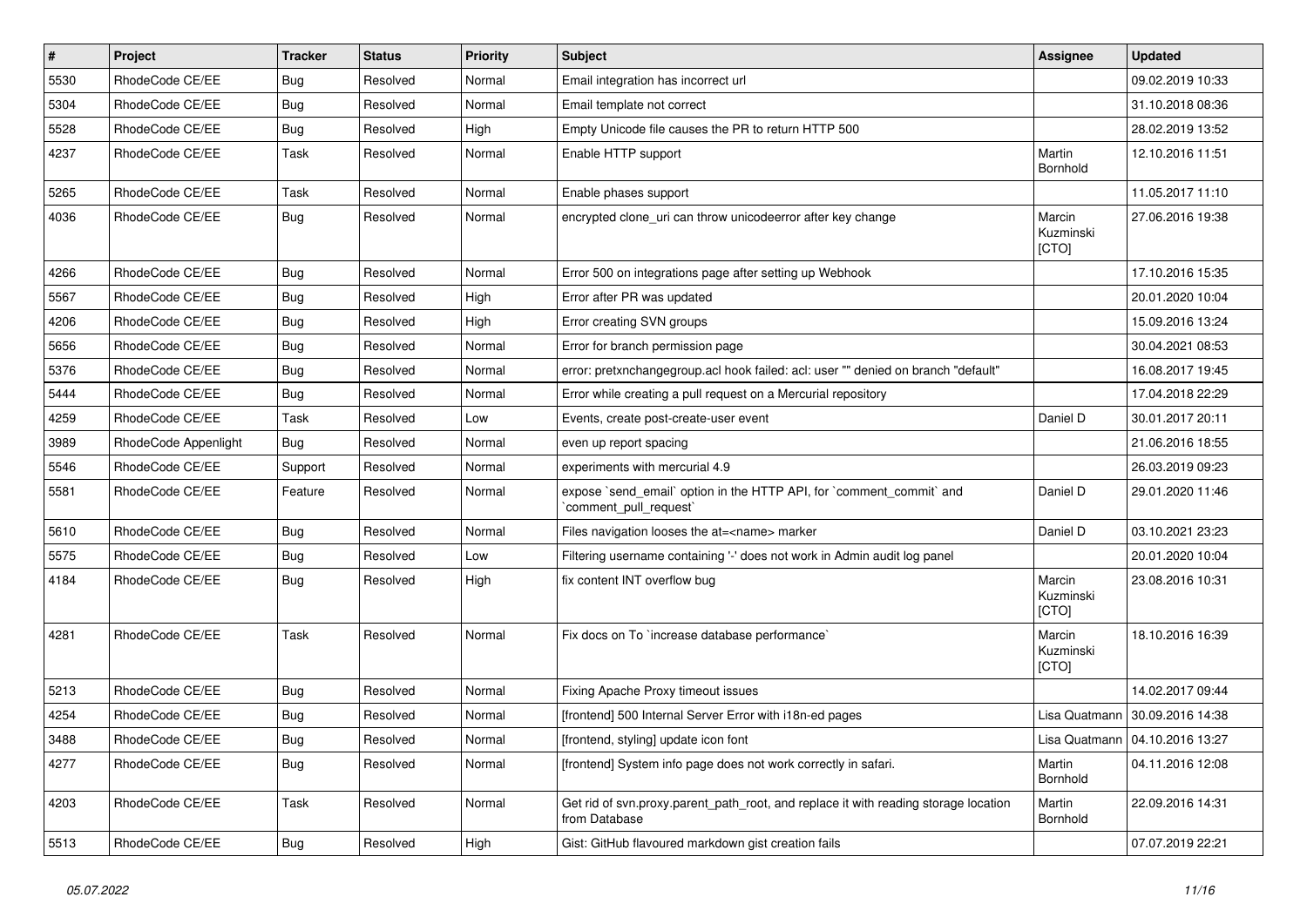| $\vert$ # | Project         | <b>Tracker</b> | <b>Status</b> | <b>Priority</b> | <b>Subject</b>                                                                          | <b>Assignee</b>              | <b>Updated</b>                    |
|-----------|-----------------|----------------|---------------|-----------------|-----------------------------------------------------------------------------------------|------------------------------|-----------------------------------|
| 4243      | RhodeCode CE/EE | Support        | Resolved      | High            | Gist visibility update?                                                                 | Martin<br>Bornhold           | 27.09.2016 06:40                  |
| 4273      | RhodeCode CE/EE | <b>Bug</b>     | Resolved      | Urgent          | GIT executable not seen by vcsserver                                                    | Martin<br>Bornhold           | 13.10.2016 15:45                  |
| 4223      | RhodeCode CE/EE | Bug            | Resolved      | High            | [git, tags] annotated tags not appearing in UI                                          | Daniel D                     | 12.09.2016 06:12                  |
| 5489      | RhodeCode CE/EE | Bug            | Resolved      | High            | grant_user_permission_to_repo_group API call fails to set permissions on child<br>repos |                              | 11.07.2018 09:57                  |
| 5574      | RhodeCode CE/EE | Feature        | Resolved      | Normal          | hg: Information for external hooks                                                      |                              | 30.07.2020 15:40                  |
| 5576      | RhodeCode CE/EE | <b>Bug</b>     | Resolved      | High            | Hosting many repositories                                                               | Craig Fairhurst              | 12.02.2020 12:55                  |
| 5375      | RhodeCode CE/EE | Support        | Resolved      | Normal          | How do I configure "Go to" to just search repository names?                             |                              | 16.08.2017 18:00                  |
| 5554      | RhodeCode CE/EE | Support        | Resolved      | Normal          | How to increase number of commits shown in pagination on dashboard and<br>changelog     |                              | 21.01.2020 02:08                  |
| 1131      | RhodeCode CE/EE | Feature        | Resolved      | Normal          | Implement default reviewers for code review                                             | Daniel D                     | 21.09.2016 18:28                  |
| 5386      | RhodeCode CE/EE | Task           | Resolved      | Normal          | Increase security for Email Change                                                      | Marcin<br>Kuzminski<br>[CTO] | 17.02.2018 17:29                  |
| 4181      | RhodeCode CE/EE | Task           | Resolved      | Normal          | Integrations: allow root repos only integrations                                        | Daniel D                     | 31.08.2016 17:44                  |
| 4180      | RhodeCode CE/EE | Task           | Resolved      | Normal          | integrations: possible limit the updates sent                                           | Daniel D                     | 22.08.2016 12:22                  |
| 5457      | RhodeCode CE/EE | Bug            | Resolved      | Normal          | Internal server error on full-text search settings page with Elasticsearch              |                              | 16.04.2018 09:08                  |
| 4199      | RhodeCode CE/EE | Bug            | Resolved      | High            | investigate: ongoing SSL problems when switching to 4.X from 3.X                        | Johannes<br>Bornhold         | 15.09.2016 13:14                  |
| 4306      | RhodeCode CE/EE | Bug            | Resolved      | Normal          | Issue to push file with character # on a SVN                                            |                              | 03.04.2017 16:44                  |
| 5379      | RhodeCode CE/EE | <b>Bug</b>     | Resolved      | Normal          | Journal RSS feed errors                                                                 |                              | 01.09.2017 16:40                  |
| 5579      | RhodeCode CE/EE | Bug            | Resolved      | Normal          | JS bug when a commit message can be parsed as a number                                  | Daniel D                     | 20.01.2020 10:04                  |
| 5643      | RhodeCode CE/EE | Feature        | Resolved      | Low             | jump to bottom of review                                                                |                              | 30.04.2021 08:53                  |
| 5621      | RhodeCode CE/EE | <b>Bug</b>     | Resolved      | Urgent          | LDAP + User Groups authentication plugin not working after upgrade to 4.19.x            |                              | 15.06.2020 17:56                  |
| 5297      | RhodeCode CE/EE | <b>Bug</b>     | Resolved      | Normal          | Locale fails on a SuSE system                                                           |                              | 31.10.2018 08:36                  |
| 5434      | RhodeCode CE/EE | Bug            | Resolved      | Immediate       | Locale problem                                                                          |                              | 01.10.2021 09:51                  |
| 2817      | RhodeCode CE/EE | Feature        | Resolved      | Normal          | Make largefiles downloadable from the interface                                         |                              | 27.03.2017 14:04                  |
| 5555      | RhodeCode CE/EE | Bug            | Resolved      | Normal          | Making Repository Public does not update the Default User Permissions                   |                              | 28.05.2020 20:26                  |
| 5507      | RhodeCode CE/EE | <b>Bug</b>     | Resolved      | Normal          | Markdown rendering needs improvement                                                    |                              | 15.08.2019 15:40                  |
| 5368      | RhodeCode CE/EE | Feature        | Resolved      | Normal          | Mercurial: Close branch before merging it                                               |                              | Mathieu Cantin   21.01.2020 02:11 |
| 5669      | RhodeCode CE/EE | Bug            | Resolved      | Normal          | Mercurial commit messages doesn't show cyrillic symbols                                 |                              | 01.10.2021 10:39                  |
| 5396      | RhodeCode CE/EE | Feature        | Resolved      | Normal          | Merge state with shadow repo should be created during pull request                      |                              | 12.10.2017 21:57                  |
| 4305      | RhodeCode CE/EE | Task           | Resolved      | Normal          | Meta-tagging could be excluded from limit                                               |                              | 09.11.2016 19:27                  |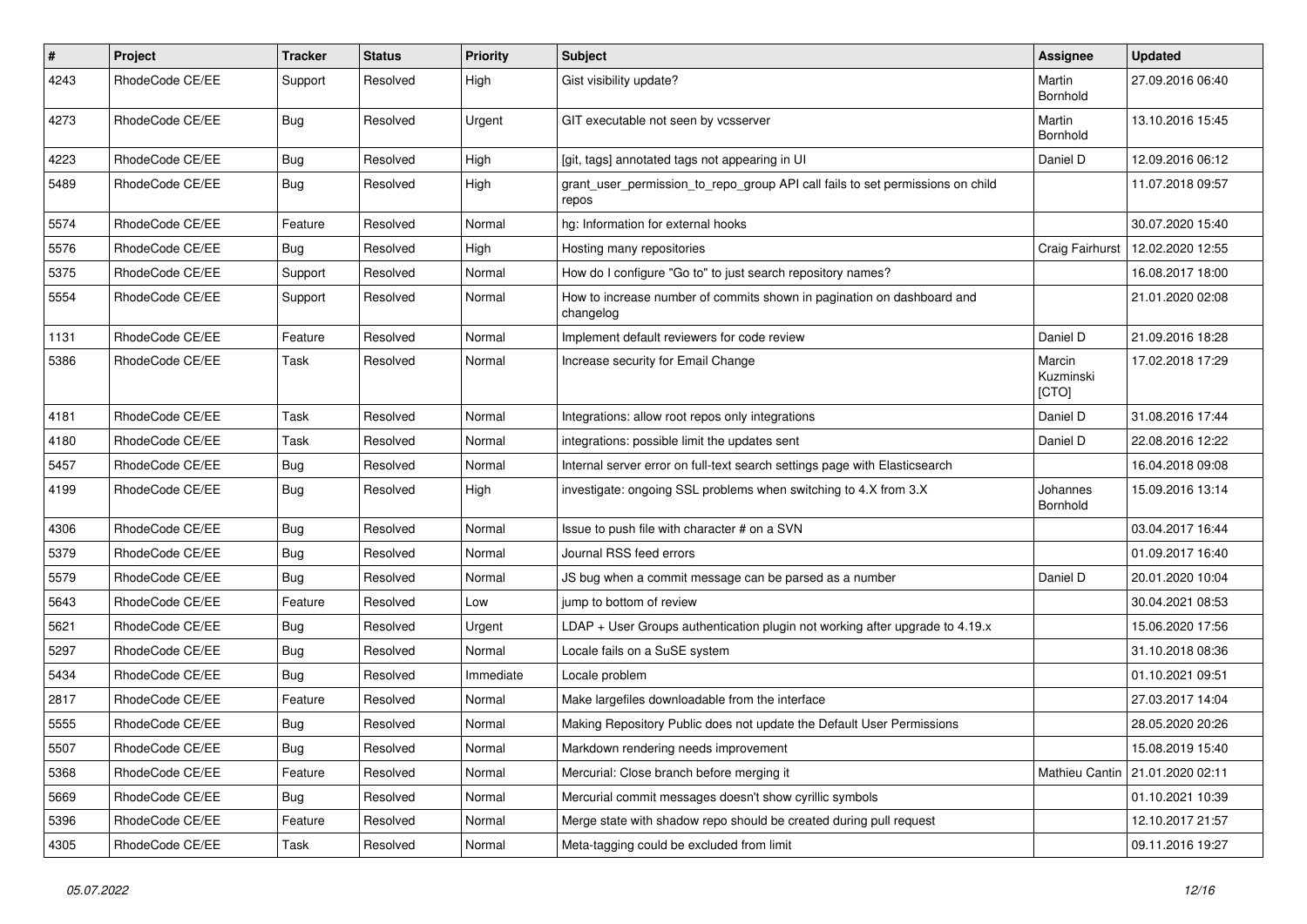| $\vert$ # | Project         | <b>Tracker</b> | <b>Status</b> | <b>Priority</b> | <b>Subject</b>                                                                                                        | Assignee                       | <b>Updated</b>   |
|-----------|-----------------|----------------|---------------|-----------------|-----------------------------------------------------------------------------------------------------------------------|--------------------------------|------------------|
| 5585      | RhodeCode CE/EE | Feature        | Resolved      | Normal          | Minimize downtime on rccontrol upgrade                                                                                |                                | 27.03.2020 09:45 |
| 5615      | RhodeCode CE/EE | Feature        | Resolved      | Normal          | Misleading message in PR diff view "File was deleted in this version"                                                 | Daniel D                       | 23.04.2020 17:40 |
| 5221      | RhodeCode CE/EE | Task           | Resolved      | Normal          | Missing comment type in emails                                                                                        |                                | 19.02.2017 21:46 |
| 4244      | RhodeCode CE/EE | Support        | Resolved      | Normal          | mod day syn template error when using auth realm with spaces in it                                                    | Martin<br>Bornhold             | 28.09.2016 12:07 |
| 5633      | RhodeCode CE/EE | <b>Bug</b>     | Resolved      | Normal          | Moderately large pull requests fail because inefficient use of reviewer data json<br>column in pull requests table    |                                | 12.10.2020 23:13 |
| 4194      | RhodeCode CE/EE | Task           | Resolved      | Normal          | move svn http backend out of labs into a real VCS settings                                                            | Lisa Quatmann                  | 14.09.2016 23:16 |
| 5655      | RhodeCode CE/EE | Bug            | Resolved      | Normal          | New public gist's id is always auto generated                                                                         |                                | 01.07.2021 12:06 |
| 2264      | RhodeCode CE/EE | Bug            | Resolved      | Normal          | New user password change doesn't actually require a password change.                                                  |                                | 12.08.2016 16:01 |
| 5164      | RhodeCode CE/EE | Bug            | Resolved      | Normal          | non-web calls are leaking session objects                                                                             |                                | 13.01.2017 01:30 |
| 5505      | RhodeCode CE/EE | Bug            | Resolved      | Normal          | Notification emails from RhodeCode is garbled in Outlook 2016 web client                                              |                                | 07.12.2018 09:49 |
| 5203      | RhodeCode CE/EE | Task           | Resolved      | Normal          | optimise large repos speed                                                                                            |                                | 08.09.2017 16:10 |
| 4153      | RhodeCode CE/EE | Task           | Resolved      | Normal          | Optimize readme fetching by changing the system of readme detection                                                   | Johannes<br>Bornhold           | 09.09.2016 10:17 |
| 4151      | RhodeCode CE/EE | Task           | Resolved      | Normal          | [packaging] Subversion to current 1.9.X                                                                               |                                | 09.09.2016 10:18 |
| 5150      | RhodeCode CE/EE | Task           | Resolved      | Normal          | Password reset promts in my account should be hidden in accounts that are not of<br>type rhodecode                    | Marcin<br>Kuzminski<br>[CTO]   | 02.01.2017 16:34 |
| 4202      | RhodeCode CE/EE | Task           | Resolved      | Normal          | Polish the 503.html page                                                                                              | Daniel D                       | 30.08.2016 23:54 |
| 5337      | RhodeCode CE/EE | Bug            | Resolved      | Normal          | Possible memory leak after few Git Pull Requests                                                                      |                                | 08.08.2017 13:08 |
| 5515      | RhodeCode CE/EE | Bug            | Resolved      | Normal          | PR default reviewer is incorrect                                                                                      |                                | 28.02.2019 13:52 |
| 5561      | RhodeCode CE/EE | Bug            | Resolved      | Normal          | PR diff doesn't update when target changes                                                                            |                                | 21.05.2020 11:53 |
| 5442      | RhodeCode CE/EE | Feature        | Resolved      | Low             | Preview of Jupyter notebooks                                                                                          | Marcin<br>Kuzminski<br>[CTO]   | 16.01.2019 16:33 |
| 5517      | RhodeCode CE/EE | <b>Bug</b>     | Resolved      | Urgent          | Problem with upgrading to Community-4.15                                                                              |                                | 11.12.2018 06:32 |
| 5521      | RhodeCode CE/EE | Bug            | Resolved      | Normal          | Proxing SVN http requests does not work when using prefix for rhodecode.                                              |                                | 28.02.2019 13:52 |
| 1055      | RhodeCode CE/EE | Feature        | Resolved      | Normal          | [pr, vcs] Expose the shadow repository of a pull request                                                              | Martin<br>Bornhold             | 26.10.2016 10:33 |
| 5326      | RhodeCode CE/EE | Task           | Resolved      | Normal          | Public usergroup profile                                                                                              | <b>Bartłomiej</b><br>Wołyńczyk | 22.02.2018 15:44 |
| 5272      | RhodeCode CE/EE | Feature        | Resolved      | Normal          | Pull Request checklist                                                                                                |                                | 21.01.2020 02:09 |
| 5596      | RhodeCode CE/EE | Bug            | Resolved      | Normal          | Pull Request duplicated after description edit                                                                        |                                | 14.04.2020 13:28 |
| 5651      | RhodeCode CE/EE | Bug            | Resolved      | Normal          | Pull requests can get stuck if the diff is too large (it was created by mistake but we<br>can't open it to delete it) |                                | 30.04.2021 08:53 |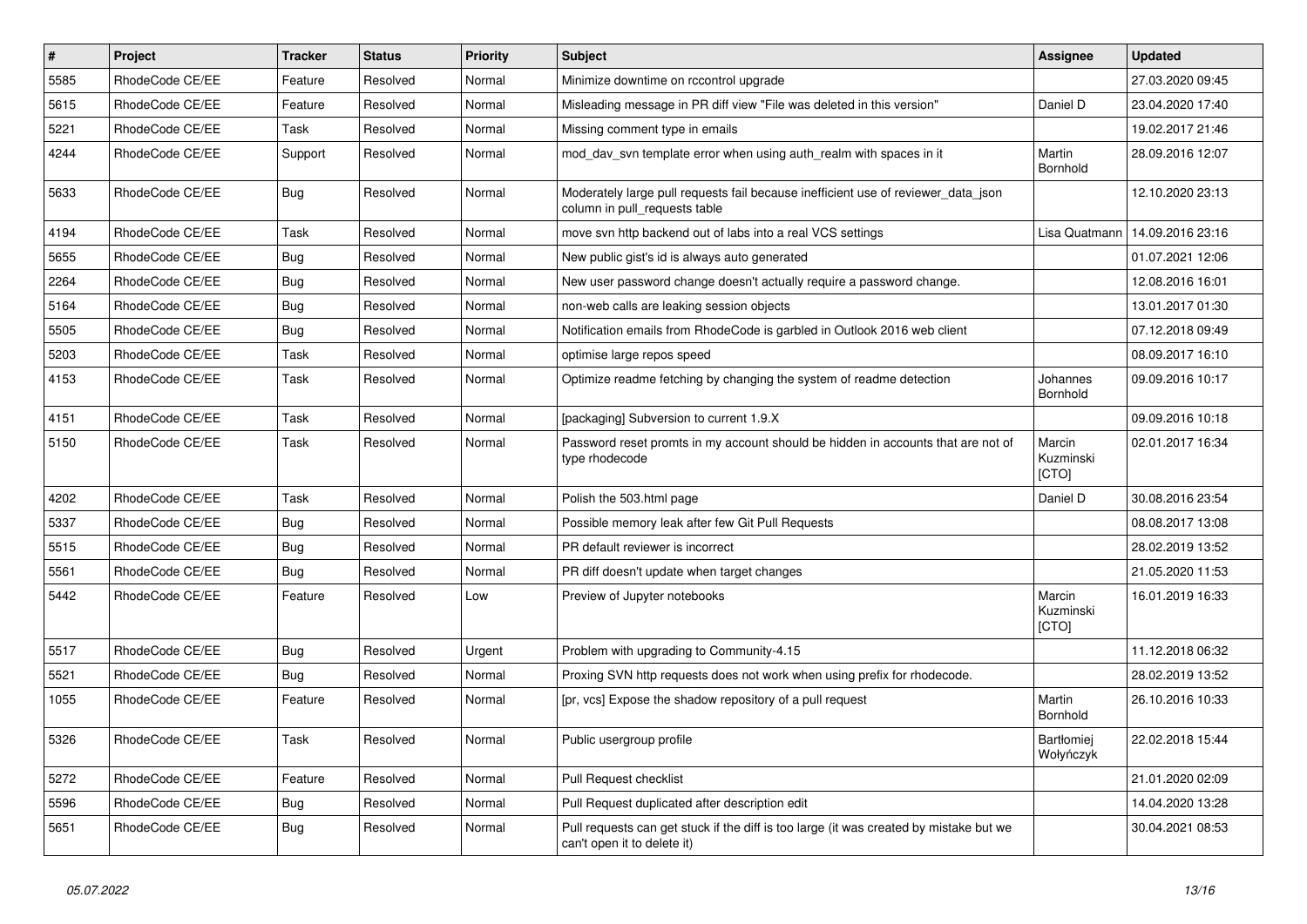| #    | Project              | <b>Tracker</b> | <b>Status</b> | <b>Priority</b> | Subject                                                                                                                              | <b>Assignee</b>              | <b>Updated</b>   |
|------|----------------------|----------------|---------------|-----------------|--------------------------------------------------------------------------------------------------------------------------------------|------------------------------|------------------|
| 5652 | RhodeCode CE/EE      | Bug            | Resolved      | Normal          | Pull Requests: when title and descriptions contains character [] {} and () index out of<br>bound when attempting to comment/approve. |                              | 30.04.2021 08:53 |
| 5642 | RhodeCode CE/EE      | Feature        | Resolved      | Normal          | pull request version column in commit list                                                                                           |                              | 30.04.2021 08:53 |
| 5634 | RhodeCode CE/EE      | Bug            | Resolved      | Normal          | Quick Search Toolbar bugs out if pull request contains unicode double quote<br>character "                                           |                              | 12.10.2020 23:13 |
| 5583 | RhodeCode CE/EE      | Feature        | Resolved      | Normal          | rcextensions hook for pull request comment                                                                                           |                              | 23.04.2020 13:42 |
| 4169 | RhodeCode CE/EE      | Task           | Resolved      | Normal          | re-architecture celery support                                                                                                       |                              | 17.11.2017 19:21 |
| 4279 | RhodeCode CE/EE      | Bug            | Resolved      | Normal          | re-captcha validation is broken                                                                                                      | Martin<br>Bornhold           | 26.10.2016 22:27 |
| 4081 | RhodeCode CE/EE      | Support        | Resolved      | Normal          | Receiving server 500 error when trying to clone repo from windows client using<br>eclipse                                            |                              | 12.07.2016 14:30 |
| 5571 | RhodeCode CE/EE      | Bug            | Resolved      | Normal          | redmine does not work with firefox any more                                                                                          |                              | 25.10.2019 12:38 |
| 4297 | RhodeCode CE/EE      | Task           | Resolved      | Normal          | redo the my-pull-requests page to use the datagrid                                                                                   | Marcin<br>Kuzminski<br>[CTO] | 01.11.2016 09:31 |
| 5620 | RhodeCode CE/EE      | Bug            | Resolved      | Normal          | Regression of mail rendering in Thunderbird                                                                                          |                              | 15.06.2020 16:45 |
| 5235 | RhodeCode CE/EE      | Task           | Resolved      | Normal          | relative image support                                                                                                               |                              | 10.03.2017 23:37 |
| 4108 | RhodeCode CE/EE      | Task           | Resolved      | Normal          | Release 4.2.2                                                                                                                        |                              | 14.10.2016 13:08 |
| 4670 | RhodeCode CE/EE      | Task           | Resolved      | Normal          | Release 4.5.1                                                                                                                        | Marcin<br>Kuzminski<br>[CTO] | 06.12.2016 21:13 |
| 4678 | RhodeCode CE/EE      | Task           | Resolved      | Normal          | Release 4.5.2                                                                                                                        |                              | 19.12.2016 17:32 |
| 5207 | RhodeCode CE/EE      | Task           | Resolved      | Low             | Release 4.6.1                                                                                                                        |                              | 13.02.2017 18:04 |
| 5636 | RhodeCode CE/EE      | Bug            | Resolved      | High            | Remap and Rescan 500 Internal Server Error                                                                                           |                              | 30.04.2021 08:53 |
| 5635 | RhodeCode CE/EE      | Feature        | Resolved      | Normal          | Remember column sorted by of the "Pull Requests You Participate In" table                                                            |                              | 30.11.2020 22:30 |
| 5198 | RhodeCode CE/EE      | Task           | Resolved      | Normal          | remove pyro4 from enterprise                                                                                                         |                              | 07.02.2017 19:28 |
| 5380 | RhodeCode CE/EE      | Bug            | Resolved      | Normal          | repo commits pageintion error                                                                                                        |                              | 06.09.2017 19:16 |
| 3991 | RhodeCode Appenlight | Bug            | Resolved      | Normal          | report logs need upper margin                                                                                                        |                              | 21.06.2016 18:55 |
| 5433 | RhodeCode CE/EE      | Bug            | Resolved      | High            | RhodeCode Community 4.11 doesn't handle HG largefiles extension                                                                      |                              | 01.02.2018 20:08 |
| 4178 | RhodeCode CE/EE      | Bug            | Resolved      | Normal          | RhodeCode EE OVA VM wont run on a ESX 6.0 host                                                                                       | Marcin<br>Kuzminski<br>[CTO] | 15.09.2016 13:25 |
| 5202 | RhodeCode CE/EE      | Task           | Resolved      | Normal          | run git gc and git repack on GIT repos when we have a scheduler via celery in<br>pyramid                                             |                              | 04.12.2017 20:49 |
| 5604 | RhodeCode CE/EE      | Bug            | Resolved      | High            | Search error on second result page                                                                                                   | Daniel D                     | 30.03.2020 16:01 |
| 4304 | RhodeCode CE/EE      | Bug            | Resolved      | High            | Search: Internal Server Error                                                                                                        |                              | 26.11.2016 16:26 |
| 5391 | RhodeCode CE/EE      | Task           | Resolved      | High            | Secure Email change                                                                                                                  |                              | 17.04.2018 21:50 |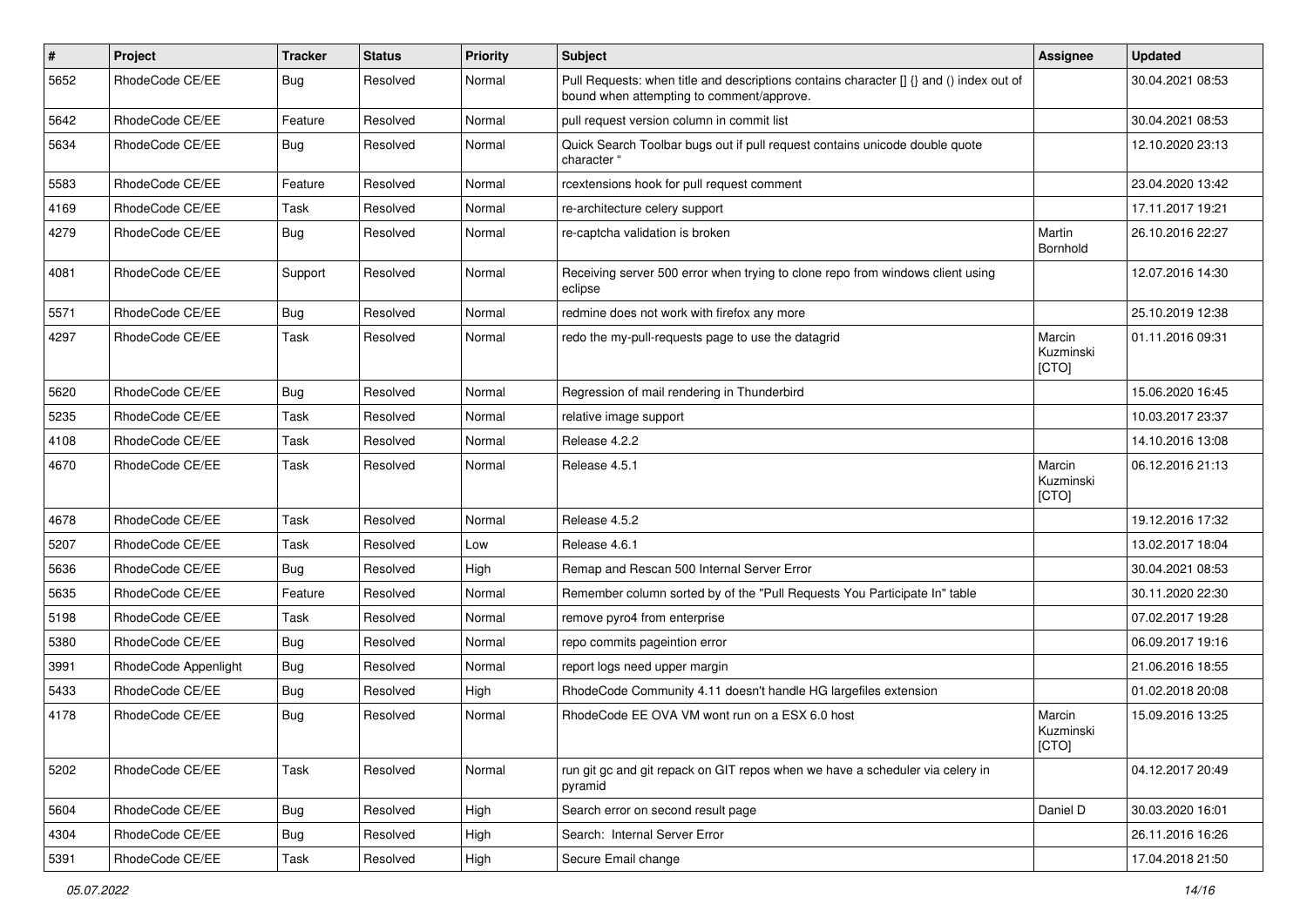| $\vert$ # | Project         | <b>Tracker</b> | <b>Status</b> | Priority | <b>Subject</b>                                                                                                                    | <b>Assignee</b>              | <b>Updated</b>   |
|-----------|-----------------|----------------|---------------|----------|-----------------------------------------------------------------------------------------------------------------------------------|------------------------------|------------------|
| 5619      | RhodeCode CE/EE | Bug            | Resolved      | Normal   | Setting Landing Commit to SVN Trunk results in Files tab hitting a 404                                                            |                              | 04.06.2020 23:51 |
| 5614      | RhodeCode CE/EE | Feature        | Resolved      | Normal   | Show context function name in hg diffs                                                                                            |                              | 23.04.2020 13:43 |
| 5520      | RhodeCode CE/EE | Feature        | Resolved      | Normal   | Show the head commits shas when the merge is prevented due to multiple heads                                                      |                              | 28.02.2019 13:52 |
| 4233      | RhodeCode CE/EE | Bug            | Resolved      | High     | slack, git push problem                                                                                                           | Daniel D                     | 26.09.2016 11:56 |
| 4676      | RhodeCode CE/EE | Bug            | Resolved      | Normal   | Some admin passwords can make installation fail                                                                                   |                              | 16.12.2016 16:16 |
| 5343      | RhodeCode CE/EE | Task           | Resolved      | Normal   | SSH key management and SSH support                                                                                                |                              | 18.08.2017 23:50 |
| 5569      | RhodeCode CE/EE | Bug            | Resolved      | Normal   | SshWrapper error                                                                                                                  |                              | 21.01.2020 02:02 |
| 4207      | RhodeCode CE/EE | Feature        | Resolved      | Normal   | Support for obsolescence markers in changelog UI                                                                                  |                              | 19.05.2017 16:14 |
| 4235      | RhodeCode CE/EE | Task           | Resolved      | High     | Support GIT LFS server                                                                                                            |                              | 23.03.2017 17:24 |
| 5599      | RhodeCode CE/EE | Bug            | Resolved      | Normal   | SVN navigation to trunk fails                                                                                                     | Daniel D                     | 04.04.2020 11:21 |
| 5395      | RhodeCode CE/EE | Support        | Resolved      | Normal   | Svn protocols and performance                                                                                                     |                              | 04.04.2019 18:08 |
| 4089      | RhodeCode CE/EE | Bug            | Resolved      | Normal   | svn repository does not exist                                                                                                     |                              | 12.06.2018 12:29 |
| 5606      | RhodeCode CE/EE | Bug            | Resolved      | High     | SVN + ssh subdirectory failure                                                                                                    | Daniel D                     | 09.04.2020 03:29 |
| 5608      | RhodeCode CE/EE | Bug            | Resolved      | High     | svn+ssh user set incorrectly                                                                                                      | Daniel D                     | 31.03.2020 18:21 |
| 3357      | RhodeCode CE/EE | Bug            | Resolved      | Normal   | switch to sometimes fails to load files metadata                                                                                  |                              | 30.03.2016 10:56 |
| 4276      | RhodeCode CE/EE | Bug            | Resolved      | Normal   | System info page uses mercurial/git versions from RhodeCode instead of VCSServer                                                  | Marcin<br>Kuzminski<br>[CTO] | 14.11.2016 21:19 |
| 5277      | RhodeCode CE/EE | Bug            | Resolved      | Normal   | table id=user list table - Ajax error                                                                                             |                              | 13.04.2017 01:04 |
| 4090      | RhodeCode CE/EE | Bug            | Resolved      | Normal   | test ticket                                                                                                                       |                              | 09.03.2021 20:39 |
| 3555      | RhodeCode CE/EE | Bug            | Resolved      | Normal   | Then disabled repo location change the panel should explicitly state that it's disabled                                           |                              | 25.04.2016 10:34 |
| 5436      | RhodeCode CE/EE | Bug            | Resolved      | High     | Unable To Open Pull Request in 4.11.2                                                                                             |                              | 14.02.2018 11:14 |
| 5408      | Documentation   | Task           | Resolved      | Low      | Upate nginx documentation for non standard SSL port                                                                               |                              | 12.07.2018 23:21 |
| 5622      | RhodeCode CE/EE | Bug            | Resolved      | High     | Upgrade from 4.18.3 to 4.19.3 broke all PRs                                                                                       |                              | 28.07.2020 16:44 |
| 5544      | RhodeCode CE/EE | Support        | Resolved      | Normal   | Use of authentication token with LDAP account results in account lockout when max<br>bad password attempts are configured in LDAP |                              | 27.02.2019 10:09 |
| 5523      | RhodeCode CE/EE | Bug            | Resolved      | High     | user from AD is asked to change his password when logs in.                                                                        | Thierry<br>Wynsdau           | 28.05.2020 20:28 |
| 5259      | RhodeCode CE/EE | Bug            | Resolved      | Normal   | user-journal storage changes                                                                                                      |                              | 12.04.2017 00:04 |
| 4003      | RhodeCode CE/EE | Task           | Resolved      | Normal   | User personal repository groups improvements                                                                                      |                              | 07.11.2016 16:12 |
| 4065      | RhodeCode CE/EE | Bug            | Resolved      | Normal   | [ux, login] 404 on login after comment attempt                                                                                    | Marcin<br>Kuzminski<br>[CTO] | 04.07.2016 00:40 |
| 5266      | RhodeCode CE/EE | Bug            | Resolved      | Normal   | Validate if changes in target branches get's propagated on Pull request updates                                                   |                              | 05.04.2017 18:10 |
| 4227      | RhodeCode CE/EE | Support        | Resolved      | Normal   | VBScript files detected as text/plain - no syntax highlighting                                                                    |                              | 14.09.2016 22:38 |